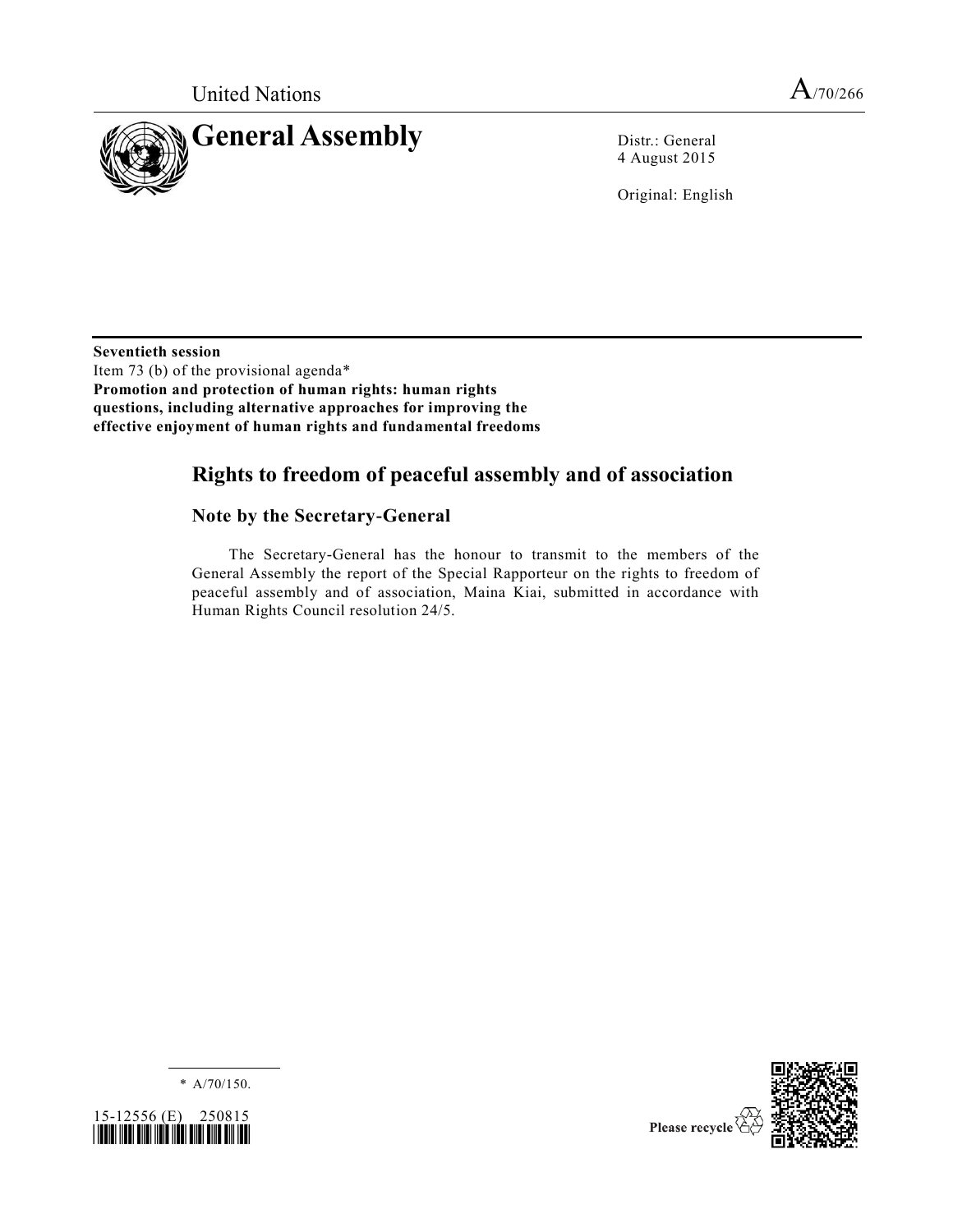# **Report of the Special Rapporteur on the rights to freedom of peaceful assembly and of association**

#### *Summary*

The present report is a comparative study of enabling environments for associations and businesses. The Special Rapporteur asserts that businesses generally operate in better environments, largely because States, multilateral organizations and other key actors make great efforts to create such environments, whereas those actors often make comparatively little effort to improve the environment for associations. The Special Rapporteur concludes that in most cases, States and other actors would better promote and protect the rights to freedom of peaceful assembly and of association if they elevated their treatment of associations to the same level as their treatment of businesses.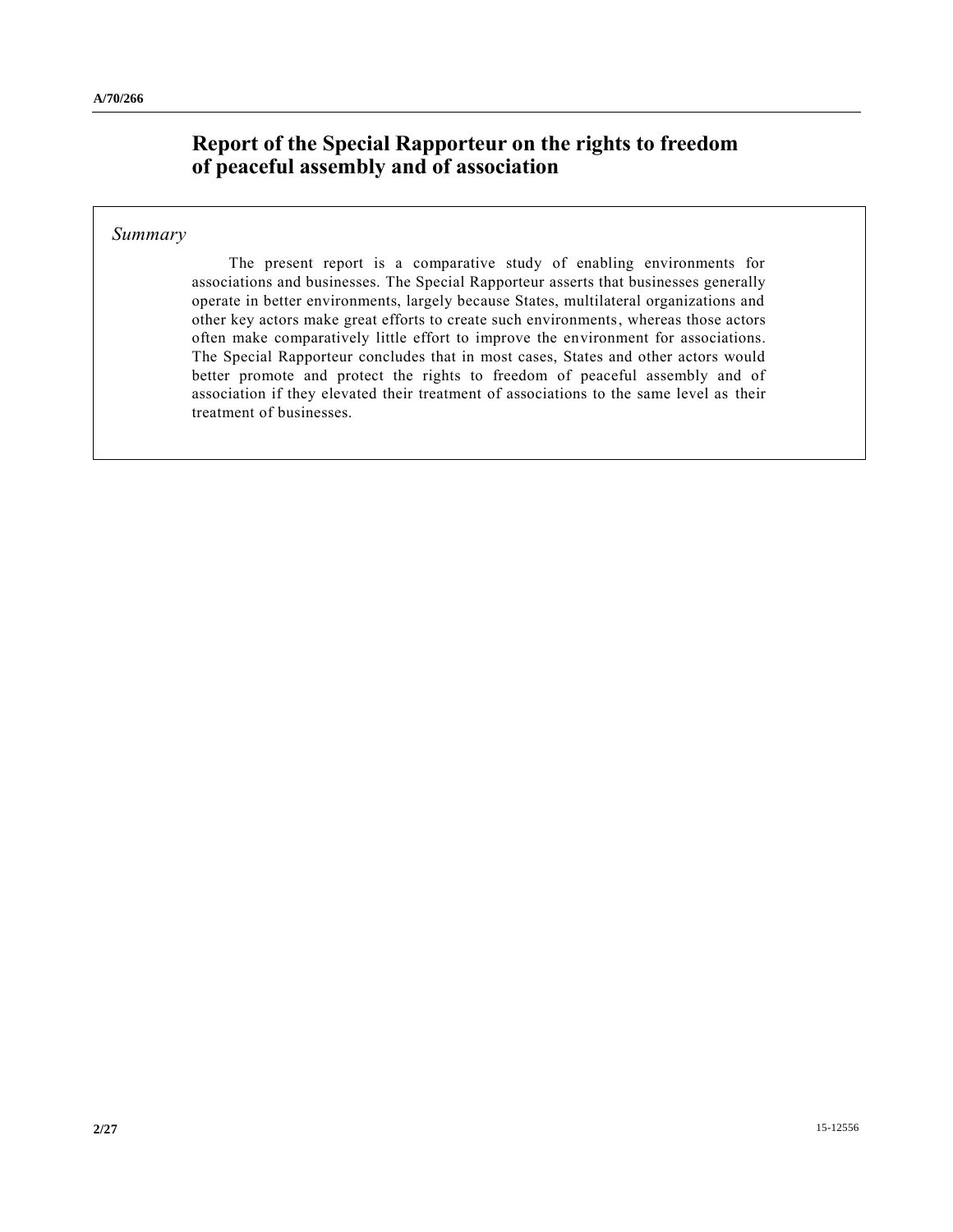# Contents

|                 |                                                                                 | Page           |
|-----------------|---------------------------------------------------------------------------------|----------------|
|                 |                                                                                 | $\overline{4}$ |
|                 |                                                                                 | 5              |
| A <sub>1</sub>  |                                                                                 | 5              |
| <b>B.</b>       |                                                                                 | 6              |
| $\mathcal{C}$ . |                                                                                 | 7              |
|                 |                                                                                 |                |
| A.              |                                                                                 | 8              |
| <b>B.</b>       |                                                                                 | 10             |
|                 |                                                                                 |                |
| A <sub>1</sub>  | Government interference and limits on scope of work                             | 11             |
| <b>B</b> .      |                                                                                 | 13             |
| $\mathsf{C}.$   |                                                                                 | 13             |
| D.              |                                                                                 | 15             |
|                 |                                                                                 | 17             |
| $A$ .           |                                                                                 | 17             |
| <b>B</b> .      | Counter-terrorism and anti-money-laundering measures                            | 19             |
| $\mathcal{C}$ . | Facilitation of each sector's ability to solicit, receive and utilize resources | 19             |
|                 |                                                                                 | 21             |
|                 |                                                                                 | 23             |
|                 |                                                                                 | 25             |
|                 |                                                                                 |                |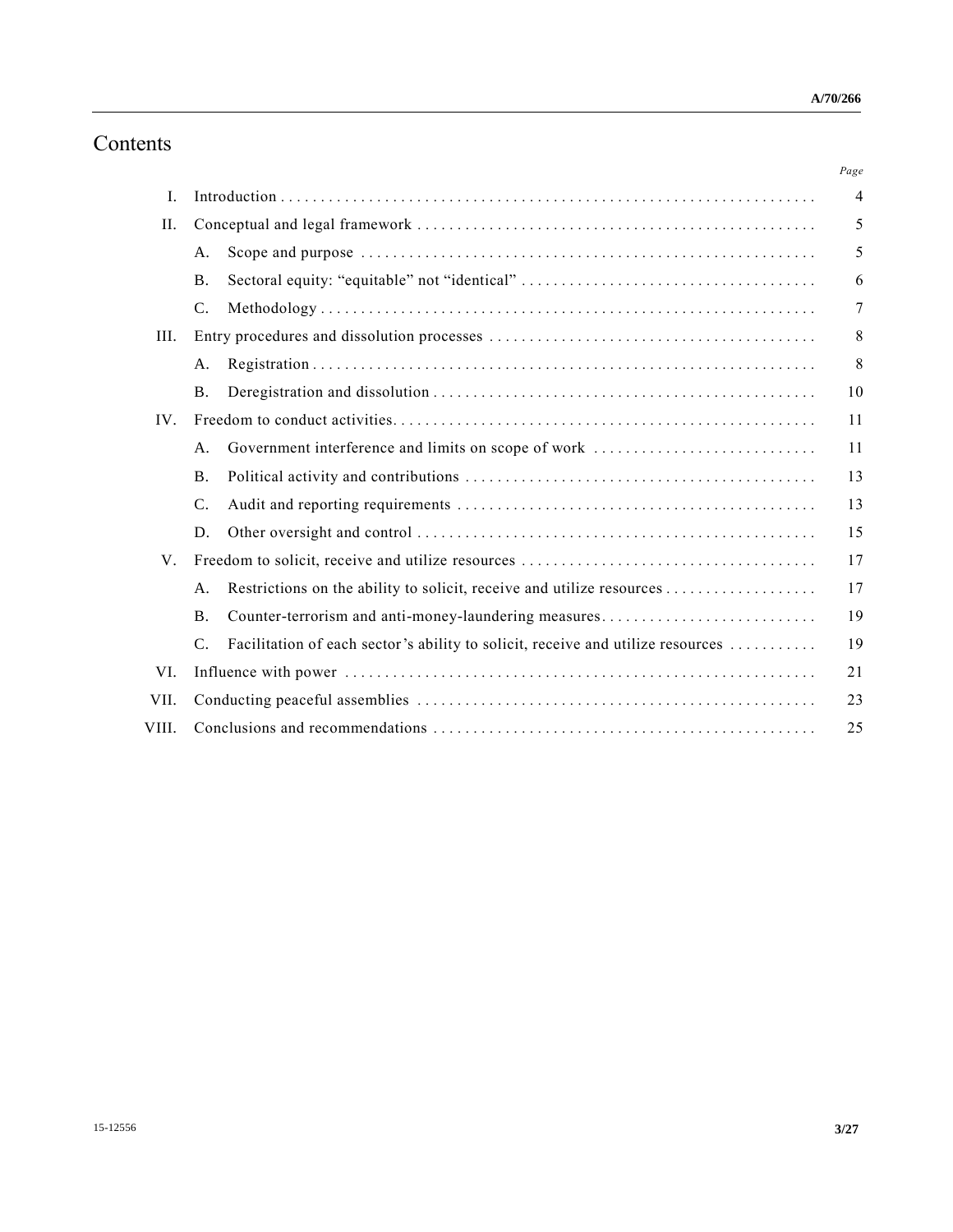### **I. Introduction**

1. The present report is the third report submitted to the General Assembly by the Special Rapporteur pursuant to Human Rights Council resolution 24/5.

2. In the present report, the Special Rapporteur compares the enabling environments that States, multilateral organizations and other actors create for businesses and associations, and highlights instances where they are treated inequitably. Although businesses and associations are distinct bodies that pursue different objectives, they share similarities, most notably that both are non-State actors and vehicles to unite people to pursue a particular goal, whether economic, political, social, cultural or other.

3. Despite those similarities, the Special Rapporteur has found that States and others often impose more burdensome regulation upon associations, both in law and in practice, with businesses receiving more favourable treatment. The net result is that for businesses the enabling environment — defined broadly as action or inaction by States and other actors to promote a particular non-State sector — is typically much better than it is for associations.

4. The Special Rapporteur approaches those differences mindful that States not only have an obligation under international law to protect the rights to freedom of peaceful assembly and of association; they also have an obligation to promote those rights. He views this obligation as including a duty to create the best possible enabling environment for the existence and operation of associations. He concludes that in many cases States could meet this obligation by treating associations and businesses in a more equitable manner.

5. In preparing the report, the Special Rapporteur benefited greatly from participating in two expert meetings on these issues, in Bangkok on 17 and 18 December 2014 and in Stockholm on 13 and 14 May 2015. He thanks all those who were involved in organizing the meetings and those who shared their experience at the meetings and/or through other means, including in response to his questionnaire.<sup>1</sup>

6. The Special Rapporteur also benefited immensely from the generous pro bono work of the American Bar Association's Center for Human Rights, which coordinated and conducted background research by law firms and lawyers on laws concerning the treatment of businesses and associations in a number of Member States.

7. The Special Rapporteur, in addition, took into account relevant elements of material available within the United Nations system.<sup>2</sup>

<sup>&</sup>lt;sup>1</sup> Thirteen States and 12 associations responded to the questionnaire. The responses are available, in the language in which they were submitted, from www.ohchr.org/EN/Issues/Assembly/ Association/Pages/AnnualReports.aspx.

 $2^{2}$  Some country situations mentioned in the present report have been the subject of communications sent to governments, as well as press releases and reports issued by special procedures mandate holders and high-level United Nations officials.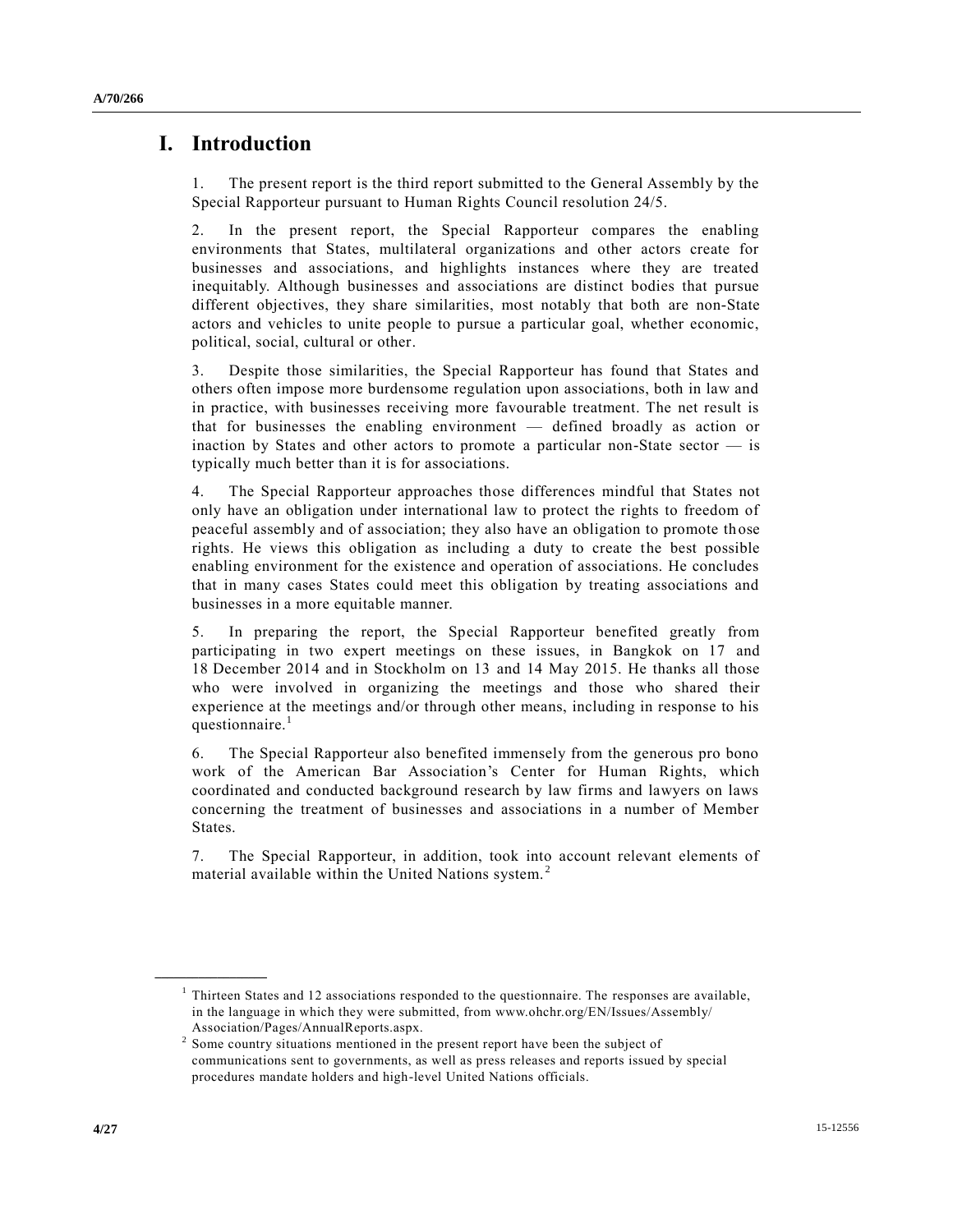## **II. Conceptual and legal framework**

### **A. Scope and purpose**

8. At first glance, businesses and associations may seem strange bedfellows for comparison. They are both non-State actors but, in the mind of the public and policymakers, the two entities appear to warrant different rules and treatment. The basis for such treatment boils down to one dividing point: one exists to make a profit; the other is a non-profit body.<sup>3</sup>

9. But beyond their dissimilar profit motives, the two sectors share a broad range of similarities. Both are vehicles for the association of multiple people, employers and providers of goods and services, and are magnets for investment, and possible platforms for mobilizing people and influencing policies. Both are crucial to economic and political development; and both have potential to enhance the protection and promotion of human rights.

10. Nonetheless, the Special Rapporteur has observed that many governments make greater efforts to help the business sector grow and succeed. A comparison with how governments treat associations makes the business sector's privileged status even more marked: non-profit associations' registration hurdles are often more burdensome; their ability to access resources is frequently limited and their operations may be more closely monitored by the authorities. The important question is why, as the answer has significant implications for the realization of the rights to freedom of peaceful assembly and of association.

11. The Special Rapporteur approaches this subject mindful that there is almost unquantifiable diversity among both businesses and associations. Business entities range from those with sole proprietors to massive multinational corporations with budgets that exceed those of some States. Associations, for their part, can range from large international non-governmental organizations (NGOs) to local unregistered grass-roots groups to neighbourhood football clubs. Business entities may also form non-profit associations and civil society organizations may operate business like enterprises. States often take a variety of approaches in regulating non-State legal entities, depending on such considerations as their size, purpose and geographic scope.

12. It is also important to note that the motivation for differential treatment can, in some circumstances, relate more to an entity's activities than its status as a forprofit or non-profit body. For-profit media companies, for example, are often targeted<sup>4</sup> for particularly strict regulation. A large international non-profit humanitarian organization, on the other hand, might receive more favourable treatment than a local human rights NGO. Restrictions often boil down to an entity 's

 $3$  For the purposes of the present report, the Special Rapporteur adopts the definition of "association" contained in the Joint Guidelines on Freedom of Association adopted by the Venice Commission and the Organization for Security and Cooperation in Europe in December 2014: "an organized, independent, not-for-profit body based on the voluntary grouping of persons with a common interest, activity or purpose. An association does not have to have legal personality, but does need some institutional form or structure" (CDL-AD(2014)046, para. 7, available from www.venice.coe.int/webforms/documents/default.aspx?pdffile=CDL-AD(2014)046-e).

www.doingbusiness.ru/?option=com\_k2&view=item&id=202:restriction-on-foreign-investorsactivities&Itemid=404.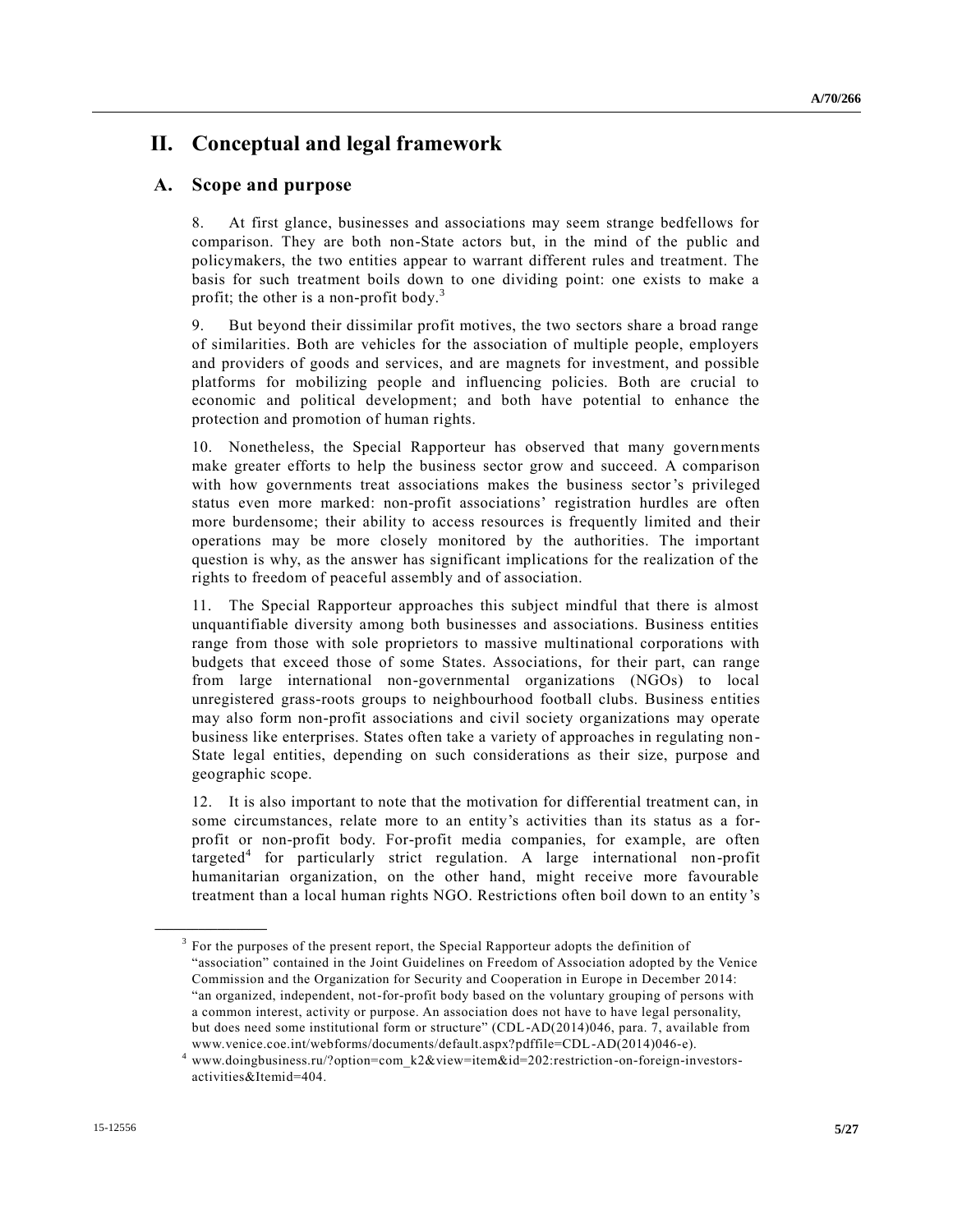perceived threats and benefits to power, though the Special Rapporteur has found in general that associations are more likely to face systematic restrictions than businesses in most States.

13. The present report does not provide a comprehensive comparison of every issue facing all types of entities within each sector. Rather, it highlights illustrative examples where businesses are treated more favourably than associations without there being an objective reason for such treatment. The Special Rapporteur believes that these examples show that States can indeed provide space for a particular sector to grow if they wish; it is simply a matter of priorities.

14. In line with his mandate, in the present report the Special Rapporteur focuses primarily on situations where the enabling environments are better for businesses than for associations, also referred to herein as "civil society". His objective is to illustrate that States can create an enabling environment for civil society in the same way they do for business.

### **B. Sectoral equity: "equitable" not "identical"**

15. Businesses have been chosen as a point of comparison for this report because of their similarities to associations as non-State actors and because they frequently occupy a place of privilege. We live in an era where political discourse often revolves around the economy, jobs and growth. Businesses, particularly large corporations, exert enormous power over the economy,<sup>5</sup> and consequently have great influence with political leaders. Large businesses in particular also tend to have greater wealth, which in turn allows them to harness the power of the State, whether through legal means, for example lobbying and donations to political parties, or through corruption.

16. The Special Rapporteur believes it is useful to highlight that privileged situation of businesses in relation to how associations are treated. One reason is that it provides a reference point for what is legally and technically feasible in a particular jurisdiction. If a business can register as a legal entity in a few hours without significant government interference, as in Rwanda, $<sup>6</sup>$  for example, why is the</sup> procedure significantly different for associations? A similar approach for associations would yield significant economic, social and political dividends.<sup>7</sup>

17. The Special Rapporteur emphasizes that he does not necessarily advocate "identical" treatment across the board for businesses and associations, as there may be legitimate bases for different treatment in certain cases. He instead argues for "sectoral equity", which is a theme that he has referred to in his previous reports.  $\frac{8}{3}$ Equity between sectors implies a fair, transparent and impartial approach in which the regulation of each sector is grounded in domestic and international law, standards and norms. Moreover, it implies regulations which are clearly set forth in law, with minimum discretion given to State officials.

<sup>&</sup>lt;sup>5</sup> The economic impact of global civil society, estimated at US\$ 1.1 trillion in 1999, is not negligible. See http://ccss.jhu.edu/wp-content/uploads/downloads/2011/08/Global-Civil-Society-I.pdf. However, that amount represents only about 2.4 per cent of the total global economy. See J. Bradford DeLong, "Estimating world GDP, One Million B.C.-Present".

<sup>6</sup> [A/HRC/26/29/Add.2,](http://undocs.org/A/HRC/26/29/Add.2) para. 57.

 $<sup>7</sup>$  Ibid., para. 58.</sup>

 $8$  Se[e A/HRC/23/39,](http://undocs.org/A/HRC/23/39) para. 24; [A/HRC/26/29/Add.2,](http://undocs.org/A/HRC/26/29/Add.2) paras. 56-59.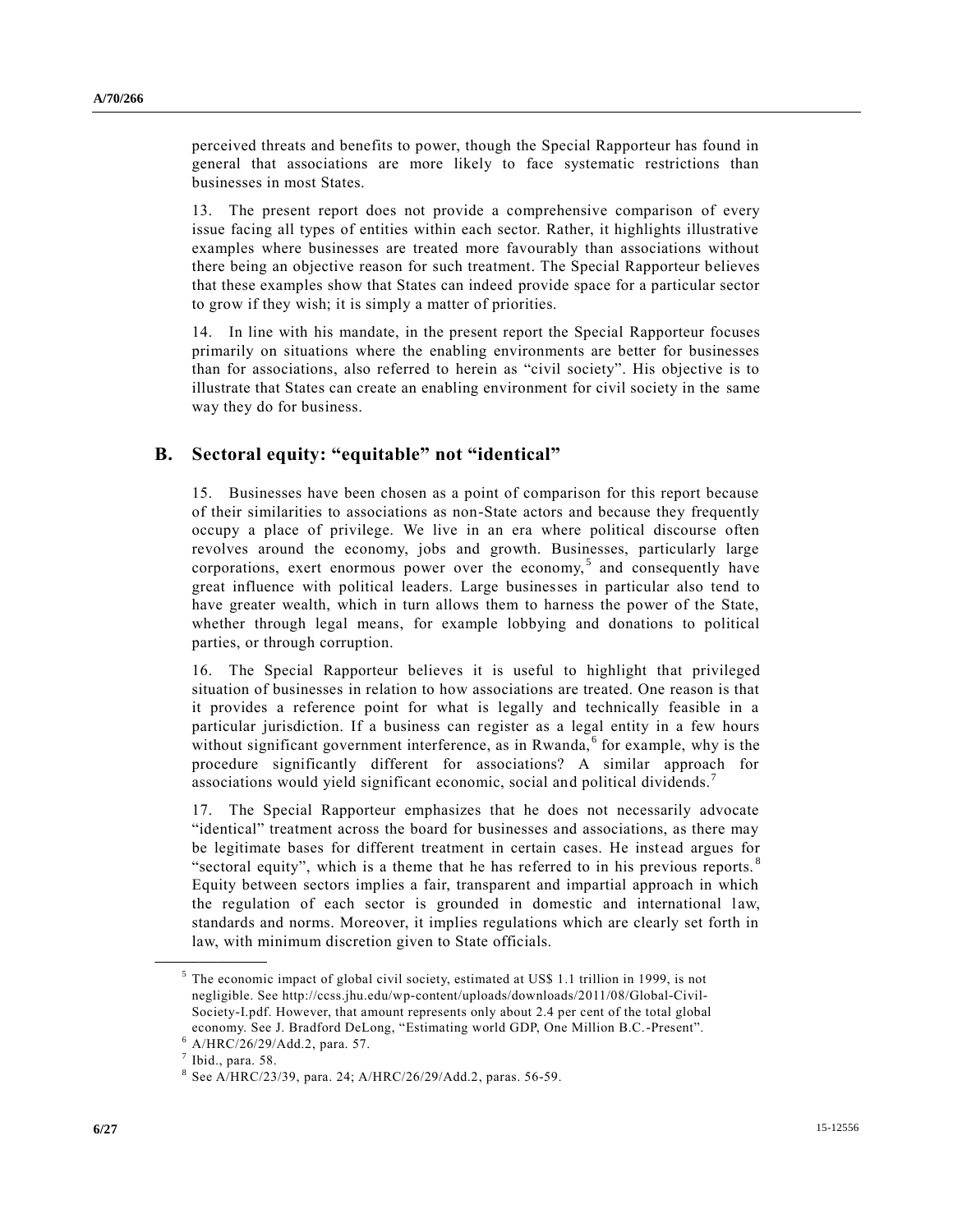18. The Special Rapporteur has found that the presence of a robust, vocal and critical civil society sector guarantees, almost without exception, that a State also possesses a good business environment (the converse does not hold: a good business environment does not guarantee a good civil society environment). The rule of law is stronger, transparency is greater and markets are less tainted by corruption. Indeed, the presence of a critical civil society can be viewed as a barometer of a State's confidence and stability — important factors for businesses looking to invest their money.<sup>9</sup>

19. Enhancing the enabling environment for civil society should thus not be seen as a criticism of business. Rather, the Special Rapporteur believes it is a matter of elevating civil society. The interests and opinions of each sector may diverge in many respects, but this is to be expected in pluralistic and democratic societies. The important point is how societies deal with those competing perspectives and make room for them at the table of public discourse. States have an obligation to take positive measures to promote the rights to freedom of peaceful assembly and of association. They would better promote and protect those rights if they elevated their treatment of associations to similar levels as their treatment of businesses.

#### **C. Methodology**

**\_\_\_\_\_\_\_\_\_\_\_\_\_\_\_\_\_\_**

20. In the present report the Special Rapporteur examines law and practice in a number of Member States, in five areas which are essential to build an enabling environment for both businesses and associations:

- (a) Entry procedures and dissolution processes;
- (b) Regulation of operations;
- (c) Access to resources;
- (d) Political influence and access to power;
- (e) Conducting peaceful assemblies.

21. The Special Rapporteur's analysis is based on the premise that States have an obligation under international law to take measures to both protect and promote the rights to freedom of peaceful assembly and of association. Restrictions on these rights must be strictly motivated by the limited concerns which are prescribed by law and which are necessary in a democratic society in the interests of national security or public safety, public order, the protection of public health or morals or the protection of the rights and freedoms of others. <sup>10</sup> As stated by the Human Rights Committee, where such restrictions are made, States must demonstrate their necessity and only take such measures as are proportionate to the pursuance of legitimate aims in order to ensure continuous and effective protection of these rights. $^{11}$ 

<sup>9</sup> www.livemint.com/Opinion/3m6EyCcehT7ksaeeYq47IO/Whats-good-for-companies-is-goodfor-NGOs-too.html and *American Business in China*, American Chamber of Commerce, 2011.

<sup>&</sup>lt;sup>10</sup> International Covenant on Civil and Political Rights, arts. 21 and 22 (2). See also Universal Declaration of Human Rights, art. 29 (2).

<sup>&</sup>lt;sup>11</sup> Human Rights Committee, General comment No. 31, para. 6.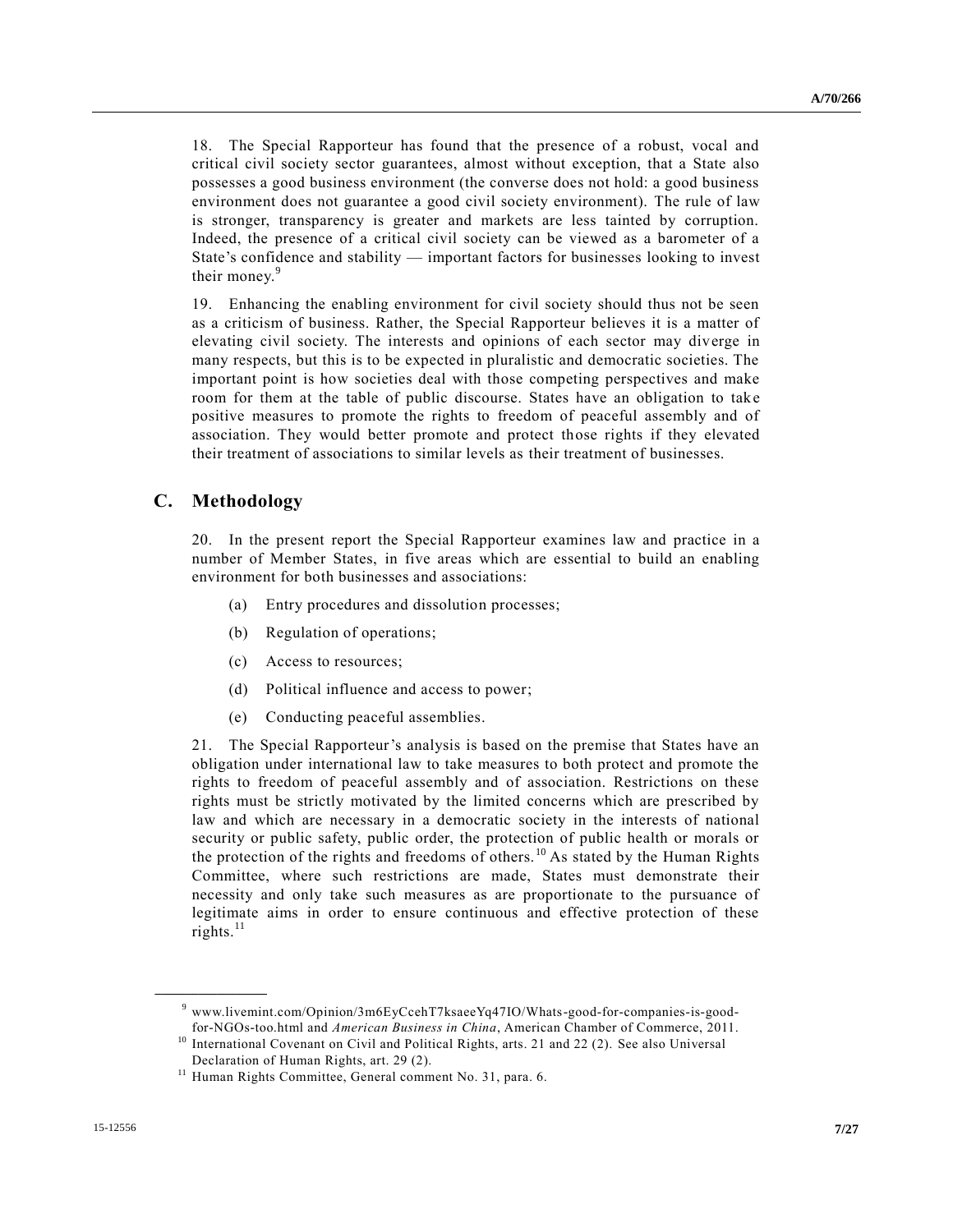## **III. Entry procedures and dissolution processes**

22. Inequitability in the treatment of businesses and associations often begins with the regulation of the entities' very ability to exist. In many countries, the differences between registering businesses and associations can be vast and registration can often be more burdensome for the latter. Moreover, those disparities are often mirrored in deregistration procedures, which give States much broader powers to dissolve associations than businesses. The Special Rapporteur finds no compelling reason for this differentiation.

### **A. Registration**

23. As a starting point, the Special Rapporteur underscores that the right to freedom of association equally protects associations that are not registered, which means that associations should never be required to register.<sup>12</sup> Allowing unregistered associations is fundamental to a good enabling environment for civil society. An association is simply a group of like-minded people who come together to pursue a common interest. A democratic State has no inherent interest in regulating this type of private activity in and of itself. Since associations cannot be presumed to be unlawful any more than businesses can,<sup>13</sup> States should use ordinary civil or criminal law to address associational activity unlawful under international law, to the same extent they do for unlawful business activity.

24. Registration should be viewed as a voluntary process that associations engage with in exchange for a benefit, for example obtaining status as a legal entity and qualifying for tax benefits. Often, businesses are in the same situation. Many jurisdictions allow sole proprietorships and partnerships without requiring their incorporation as a separate legal entity. Incorporation simply carries additional benefits, such as allowing the entity to obtain credit or tax incentives, or to open a bank account.

25. Individuals involved in unregistered associations should be free to carry out any activity and should not be subject to criminal sanctions.<sup>14</sup> In this regard, the Special Rapporteur cites as best practice the laws in a number of States, including Australia,<sup>15</sup> France,<sup>16</sup> Indonesia,<sup>17</sup> Namibia,<sup>18</sup> Norway<sup>19</sup> and Switzerland,<sup>20</sup> which explicitly allow for the existence of unregistered associations.

26. The Special Rapporteur considers as best practice registration procedures which are simple, non-onerous or even free of charge and expeditious.<sup>21</sup> Registration should follow a "notification procedure" (rather than a "prior

<sup>12</sup> [A/HRC/20/27,](http://undocs.org/A/HRC/20/27) para. 56.

<sup>13</sup> [A/HRC/23/39,](http://undocs.org/A/HRC/23/39) para. 23.

<sup>14</sup> [A/HRC/20/27,](http://undocs.org/A/HRC/20/27) para. 56.

<sup>15</sup> www.ato.gov.au/Non-profit/Getting-started-for-non-profit-organisations/Choosing-a-legalstructure/.

<sup>&</sup>lt;sup>16</sup> Article 2 of the Law of Associations of 1901.

<sup>&</sup>lt;sup>17</sup> Societal Organizations (Organisasi Kemasyarakatan) Law, Law No. 17 of 2013 (Indonesia).

<sup>&</sup>lt;sup>18</sup> Legal Assistance Centre, Windhoek, 2008, "How to create a non-profit group", available from www.lac.org.na/projects/grap/Pdf/non-profit.pdf.

<sup>19</sup> www.ohchr.org/Documents/Issues/Defenders/Answers/States/Norway.pdf.

<sup>20</sup> Swiss Civil Code, art. 60.

 $^{21}$  [A/HRC/20/27,](http://undocs.org/A/HRC/20/27) para. 57; see also Human Rights Council resolution 22/6, para. 8.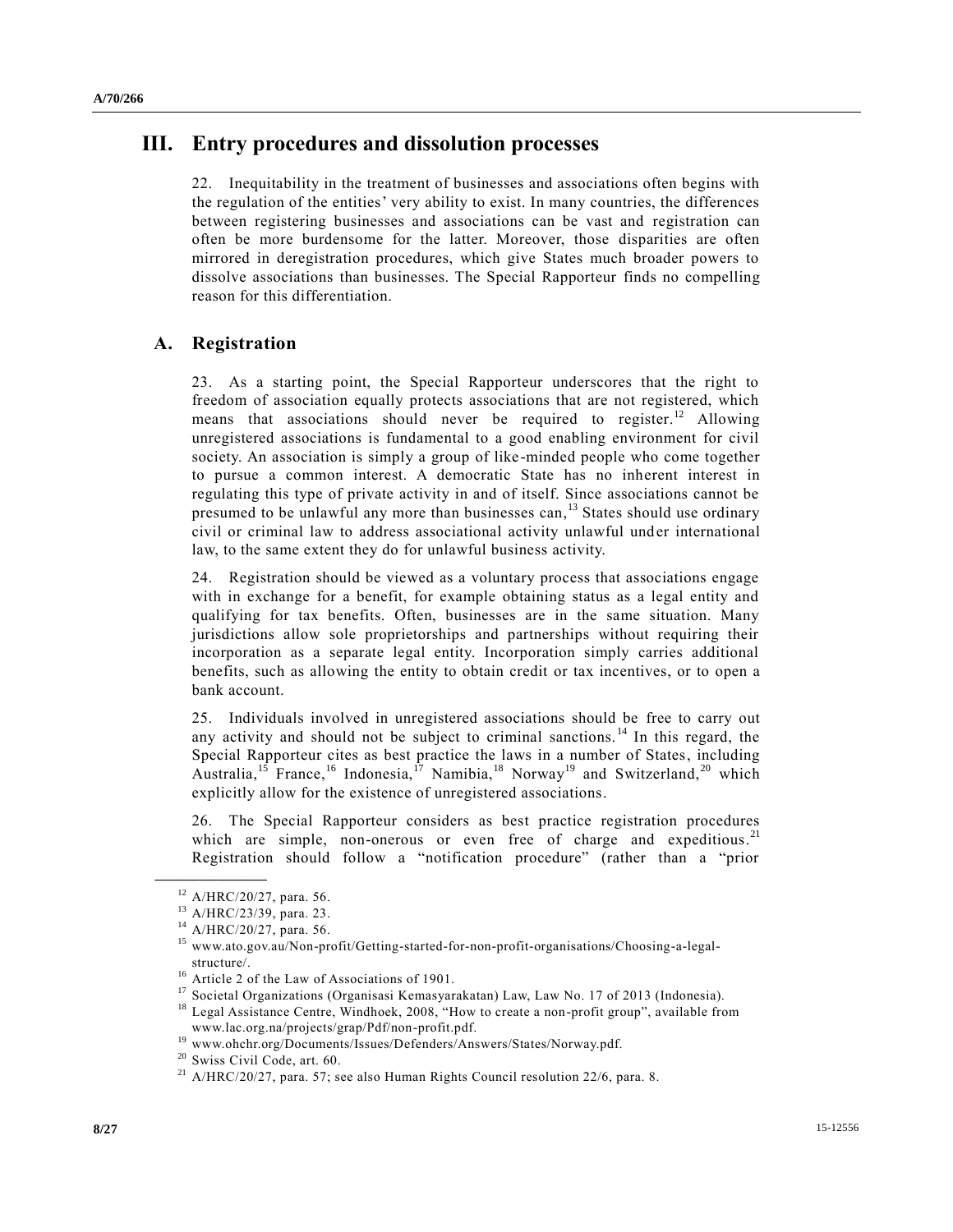authorization procedure"), allowing associations to automatically receive legal personality as soon as they notify the authorities.<sup>22</sup>

27. Registration laws should be non-discriminatory, relevant to legitimate State interests and not place excessive discretion in the hands of the authorities. Best practice dictates that States should not judge the purpose of an association when registering it, so long as it complies with international law.

28. Regrettably, in many jurisdictions, the authorities establish unreasonable requirements for the registration of associations and exercise far more discretion over the registration of associations than that of businesses. In the Cayman Islands, a for-profit entity may register by filing a memorandum of incorporation with the authorities; registration is immediate upon filing.<sup>23</sup> The registration of associations, however, is subject to the full and exclusive discretion of the Governor, with no time limit stipulated for his decision.<sup>24</sup> In Nicaragua, the granting of legal entity status to non-profit organizations requires an act of the National Assembly,  $25$  while incorporating a business entity is comparatively easy, with no significant State discretion.<sup>26</sup> In Belarus, registration applications filed by associations are considered within one month, extendable for another month. Businesses' registration, on the other hand, is considered complete the moment the application is filed. $27$ 

29. Often registration procedures are simply more burdensome and bureaucratic for associations. In Egypt, a joint-stock company can be created in approximately 15 days; <sup>28</sup> it can take up to 60 days to register an association, and the process is subject to extensive government discretion.<sup>29</sup>

30. In Ecuador, associations face higher registration fees and capital requirements for their formation (up to five times as high as businesses).<sup>30</sup> The law also requires that association registration filings be overseen or performed by a licensed attorney.<sup>31</sup> No similar requirement is in place for business entities. In Senegal, the registration of business entities takes at most 48 hours and does not require government approval.<sup>32</sup> Associations can be formed after a declaration to that effect has been registered;<sup>33</sup> associations founded by foreign nationals, however, are subject to government authorization.<sup>34</sup> As the Special Rapporteur has previously noted, an individual's citizenship or residence status is not a proper basis for

<sup>22</sup> [A/HRC/20/27,](http://undocs.org/A/HRC/20/27) paras. 58 and 90.

 $23$  Companies Law, sects. 26 and 27. The Companies Law is available as Supplement No. 6 published with Extraordinary Gazette No. 82 of 11 October 2013.

 $24$  Companies Law (2013), sect. 80.

<sup>25</sup> Law No. 147: General Law on Non-profit Legal Entities, arts. 6-8; Fundamental Law No. 606 of the Legislative Power, arts. 152-155.

<sup>26</sup> Nicaragua Commercial Code of 22 March 1869; *Ley General de los Registros Públicos*, *Ley No. 698, aprobada el 27 de Agosto del 2009, La Gaceta No. 239 del 17 de Diciembre del 2009*.

<sup>&</sup>lt;sup>27</sup> Response to the Special Rapporteur's questionnaire by Legal Transformation Center (Lawtrend), 2015.

<sup>&</sup>lt;sup>28</sup> World Bank, "Doing business" report on Egypt.

<sup>&</sup>lt;sup>29</sup> Law on Non-Governmental Organizations, No. 84 of 2002, art. 6.

<sup>30</sup> Executive Decree No. 16 of 4 June 2013.

 $31$  Ibid.

<sup>&</sup>lt;sup>32</sup> Decree No. 2000-562 of 10 July 2000, for the creation of the Investment Promotion and Major Projects Agency.

<sup>&</sup>lt;sup>33</sup> New Civil and Commercial Obligations Code of Senegal, art. 812.

<sup>34</sup> Ibid., art. 824.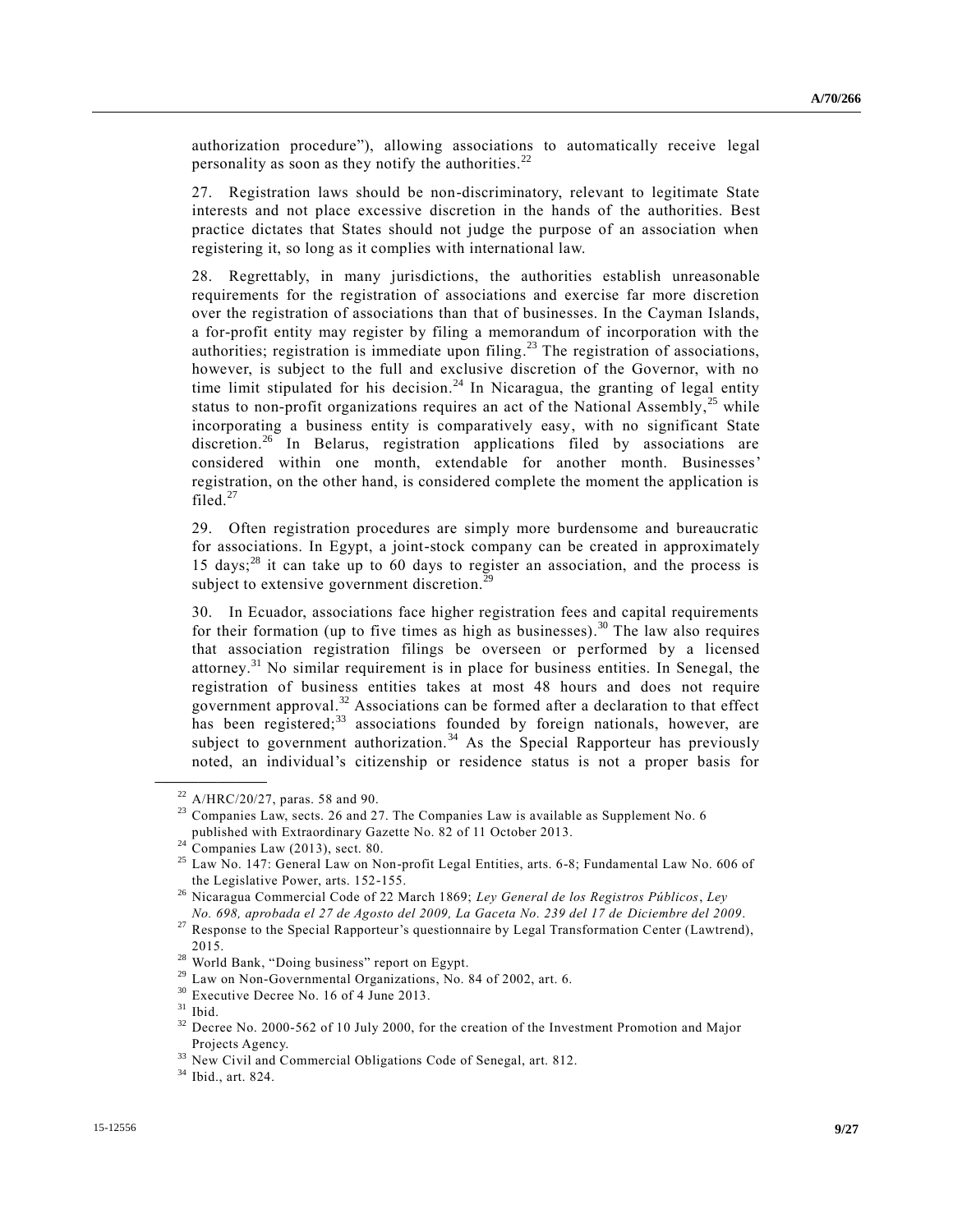restricting the right to freedom of association (or freedom of peaceful assembly) under international law.<sup>35</sup>

31. The Special Rapporteur also finds it problematic when States require an unreasonably high number of "founders" in order for an association to be formed, particularly when business entities can be formed with fewer people. In Honduras, for example, the law requires only two people for the formation of a business entity, but the founding of an association requires seven board members.<sup>36</sup> Best practice<sup>37</sup> dictates that only two people should be required to form an association, as is the case in Armenia,  $38$  Estonia<sup>39</sup> and Luxembourg.<sup>40</sup>

32. In Ecuador, Executive Decree No. 16 requires associations to permit membership to everyone with a "legitimate interest" who requests to join,  $41$  a requirement that the Special Rapporteur has not come across for businesses even in the most restrictive of jurisdictions.

33. Differential treatment can also be seen in comparing how States help facilitate the start-up process in each sector. There has been a recent proliferation of so-called "one-stop shops" for businesses, which streamline the registration and informationgathering process for new enterprises or investors. Examples include Hungary, <sup>42</sup> Jamaica, $43$  Kenya, $44$  the Republic of Korea<sup>45</sup> and Senegal. $46$  There are few similar initiatives to encourage the formation of associations, though the Geneva Welcome Centre's NGO service in Switzerland<sup>47</sup> stands out as a positive exception.

#### **B. Deregistration and dissolution**

34. States which impose more onerous registration requirements upon associations also tend to allow for the expeditious dissolution of such organizations compared to businesses. The Special Rapporteur is particularly concerned about this disparity in States where operating an unregistered association is deemed illegal, since deregistration inevitably leads to the closure of the organization and subsequent criminalization of its members.

35. Honduran law, for example, provides that the authorities may order the dissolution of an association when it fails to present an annual report within two years or when an agent of the organization commits a crime.<sup>48</sup> No similar provisions exist for business entities.

<sup>35</sup> [A/HRC/20/27,](http://undocs.org/A/HRC/20/27) para. 54.

<sup>36</sup> *Ley Especial de Fomento de Organizaciones No Gubernamentales de Desarrollo*, No. 32-2011.

<sup>&</sup>lt;sup>37</sup> OSCE-Venice Commission Joint Guidelines on Freedom of Association, para. 148.

<sup>38</sup> [A/HRC/20/27,](http://undocs.org/A/HRC/20/27) para. 54.

<sup>39</sup> Ibid.

<sup>40</sup> Alain Steichen, *Précis de droit des sociétés*, 4e, éd.

<sup>41</sup> Art. 9.

<sup>42</sup> www.bbr.hu/whatisbbr/members/itd.

<sup>43</sup> www.jamaicatradeandinvest.org/.

<sup>44</sup> www.nation.co.ke/business/Kenya-Investment-Authority-Permits-Approval/-/996/2528560/- /k3f24hz/-/index.html.

<sup>45</sup> www.investkorea.org/ikwork/iko/eng/main/index.jsp.

<sup>46</sup> http://creationdentreprise.sn/.

<sup>47</sup> www.cagi.ch/en/ngo.php.

<sup>48</sup> *Ley Especial de Fomento de Organizaciones No Gubernamentales de Desarrollo, No. 32-2011*.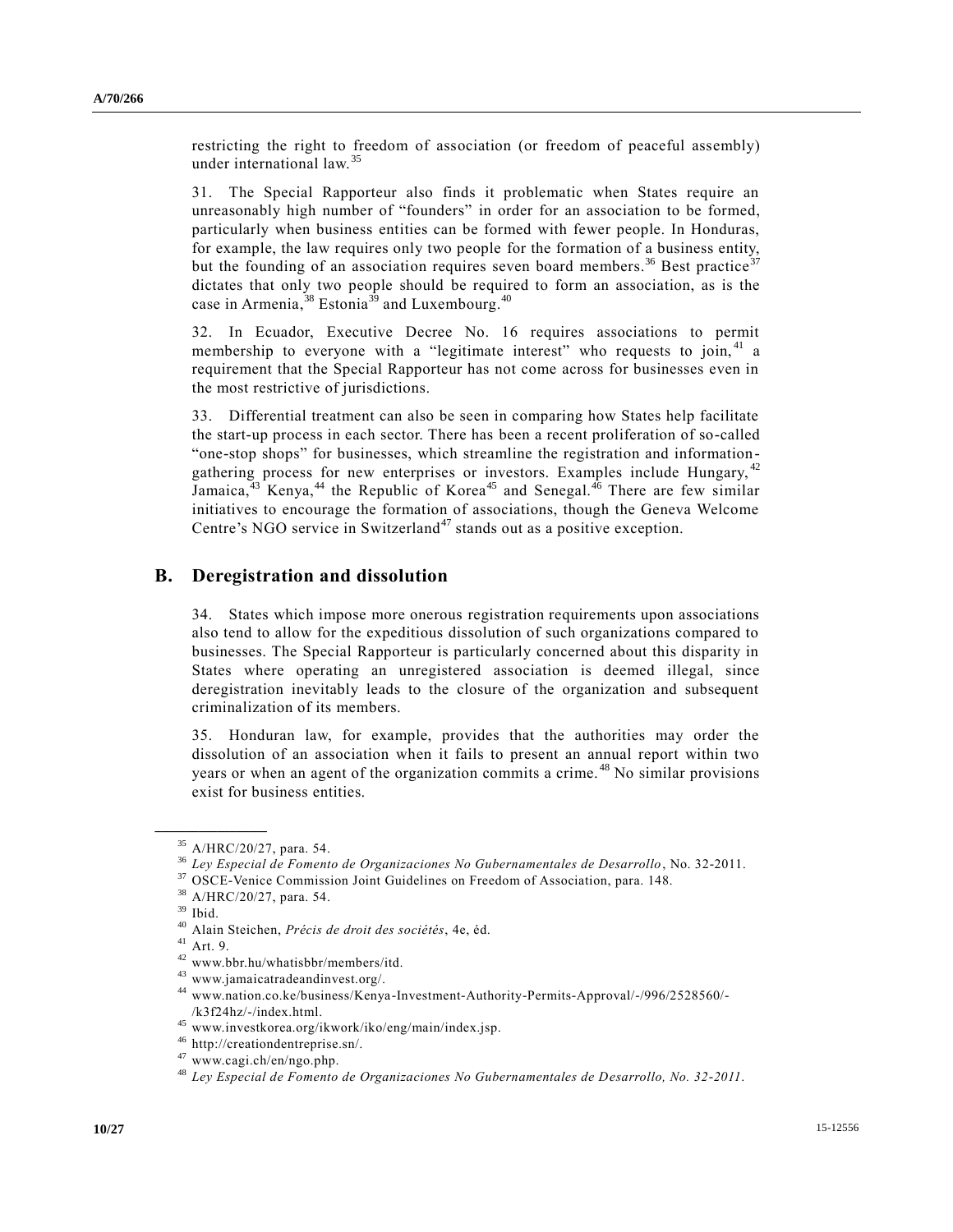36. The Registrar of Societies in Malaysia has absolute discretion to revoke the registration of societies which "in his opinion" are being used for purposes prejudicial to or "incompatible with the interest of the security of Malaysia or any part thereof, public order or morality".<sup>49</sup> The law provides no recourse to the courts.<sup>50</sup> The dissolution of companies may be ordered for similar reasons, but only after the issuance of a court order.<sup>51</sup>

37. Similarly, in Egypt, the Minister of Social Affairs may dissolve an association if, among other things: it acquires or sends funds abroad, violates public order or morals, or affiliates with a foreign organization.<sup>52</sup> The Company Law of Egypt does not provide similar bases for the involuntary dissolution of business entities, nor are certain of the above-listed activities illegal for companies.<sup>53</sup>

38. Involuntary dissolution and suspension are perhaps the most serious sanctions that the authorities can impose on an organization. They should be used only when other, less restrictive measures would be insufficient and should be guided by the principles of proportionality and necessity.<sup>54</sup> Moreover, associations should have the right to appeal decisions regarding suspension or dissolution before an independent and impartial court.

## **IV. Freedom to conduct activities**

39. Associations commonly experience harsher treatment than businesses in the regulation of their operations and activities. Those difficulties, which often violate their right to freely carry out their activities, include stricter limits on the scope, or location, of work; more restrictions on political contributions; more intrusive audit and reporting requirements; and targeted harassment or reprisals.

#### **A. Government interference and limits on scope of work**

40. States frequently limit the scope of work of both businesses and associations, but in different ways. Some of those controls are more closely related to legitimate areas of national security or public interest (for example in the United States of America)<sup>55</sup> or the health-care sector (in Nicaragua).<sup>56</sup> Other restrictions may be justified on the basis of national security, but fail to comply with international law under close scrutiny. Rather, they seem designed to closely regulate sectors that may pose a political rather than a security threat.

41. Media and telecommunications entities, whether for-profit or non-profit, frequently face obstacles to their operations. Singapore, despite being one of the

 $49$  Societies Act 1966, sect. 5 (1).

<sup>50</sup> Ibid., sect. 18.

<sup>51</sup> Companies Act, Part X.

<sup>52</sup> Law on Non-Governmental Organizations, art. 42.

<sup>53</sup> Companies Law, No. 159 of 1981.

<sup>54</sup> [A/HRC/20/27,](http://undocs.org/A/HRC/20/27) para. 75.

<sup>55</sup> www.cfr.org/foreign-direct-investment/foreign-investment-us-national-security/p31477.

<sup>56</sup> Foreign Investment Promotion Law No. 344, art. 3.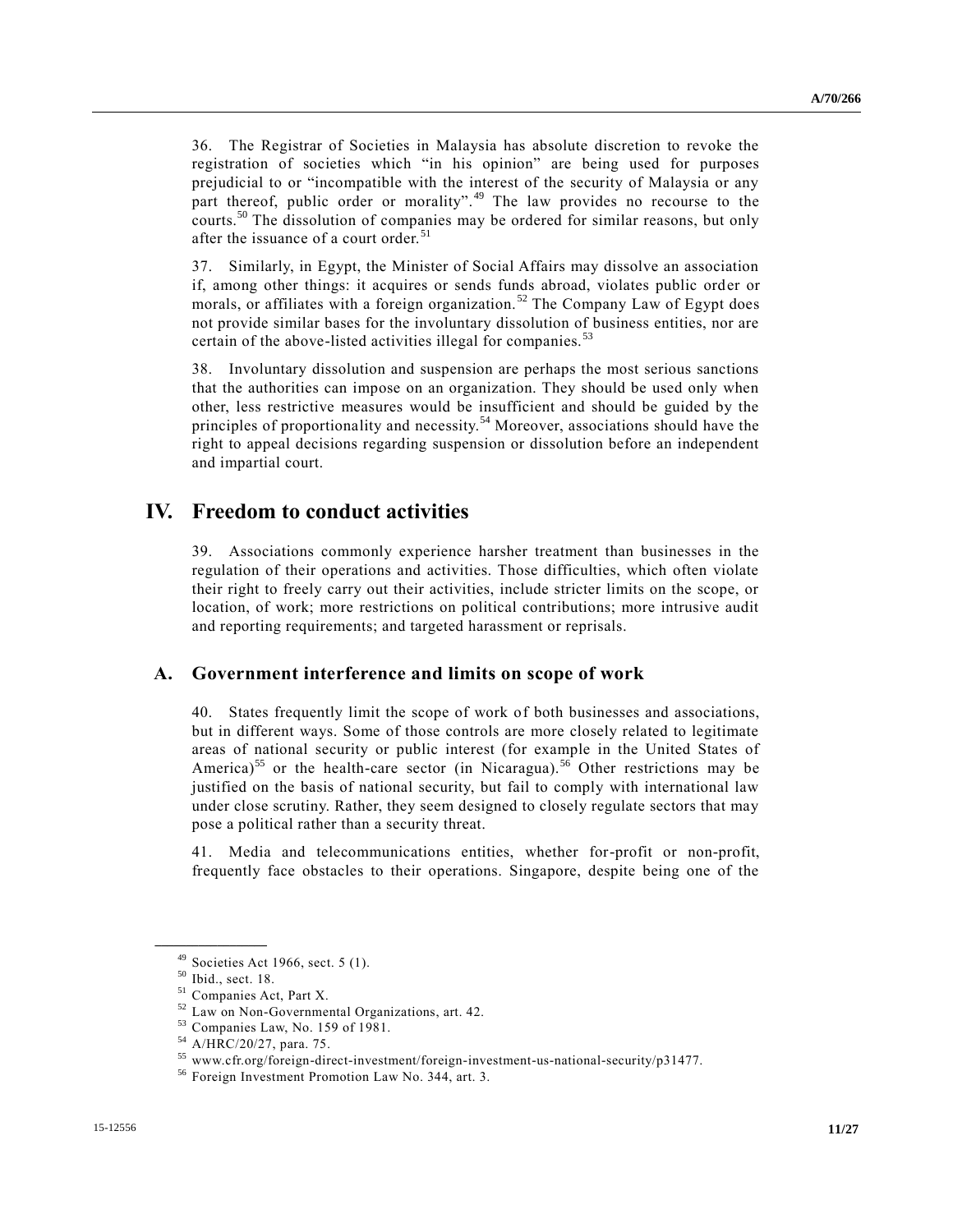freest business environments in the world, limits foreign involvement in telecommunications and the domestic news media.<sup>57</sup>

42. The obstacles for associations, however, are much greater. Ethiopia prohibits foreign associations from engaging in a vast array of activities, including "the advancement of human and democratic rights".<sup>58</sup> A charity is deemed to be "foreign" if it is based in another country, has non-Ethiopian members or receives more than 10 per cent of its funding from international sources.<sup>59</sup> Ethiopia also prohibits foreign investment in certain commercial sectors, notably banking and the mass media.<sup>60</sup>

43. In Oman, the Ministry of Social Development, which is charged with overseeing the mandatory registration of associations, only registers entities falling into one of four identified thematic categories. <sup>61</sup> Associations outside those thematic areas cannot register, nor can associations whose objectives are deemed "too similar" to an existing association. $62$ 

44. China<sup>63</sup> and Rwanda<sup>64</sup> require associations to obtain the authorities' written pre-approval of their activities and "letters of collaboration", respectively, before registration. Those provisions function as a permission requirement and are reportedly used to control the scope of the associations' work. Moreover, foreign NGOs in Rwanda face a 20 per cent limit on overhead costs in programmes, <sup>65</sup> a level of government interference that would be unthinkable in the commercial sector.

45. The right to freedom of association serves as a platform for individuals to jointly pursue their interests, independent of government involvement. Associations, as businesses, should be free to determine and operate within their areas of concern without interference from the authorities. This includes working on issues that the authorities do not consider to be priorities. As the Special Rapporteur has noted, the power of innovation is enhanced through openness. A multiplicity of interventions and approaches<sup>66</sup> strengthens the non-profit sector and ultimately makes for a more open, tolerant and stable society.

46. Broad categorical restrictions on associations' geographic scope or types of activity are inherently suspicious.<sup>67</sup> Indeed, they should be viewed as prima facie violations of international law, because pre-emptive and comprehensive bans on certain categories of work do not conform to the limitations set forth in international law.

<sup>57</sup> Office of the Commissioner of Charities, Revised Guidelines on Public and Private Funding (February 2014).

<sup>58</sup> Charities and Societies Proclamation, paras. 14 (5) and 14 (2) (j)-(n).

<sup>59</sup> Ibid., paras. 2 (2) and 2 (4).

 $60$  Regulation 270/2012, sect. 3, para. 1 (a) and (d).

<sup>61</sup> [A/HRC/29/25/Add.1,](http://undocs.org/A/HRC/29/25/Add.1) para. 42.

<sup>62</sup> Ibid., para. 43.

 $^{63}$  Regulations on the Registration and Management of Social Organizations, adopted in 1998.

<sup>64</sup> [A/HRC/26/29/Add.2,](http://undocs.org/A/HRC/26/29/Add.2) para. 48.

<sup>65</sup> Ibid., para. 53.

<sup>66</sup> Ibid., para. 69.

 $67$  Recent allegations of attempts to interfere with the right to associate concern the Lao People's Democratic Republic [\(A/HRC/30/27,](http://undocs.org/A/HRC/30/27) case LAO 1/2015); Rwanda [\(A/HRC/29/50,](http://undocs.org/A/HRC/29/50) case RWA 2/2014) and South Sudan [\(A/HRC/28/85,](http://undocs.org/A/HRC/28/85) case SSD 1/2014).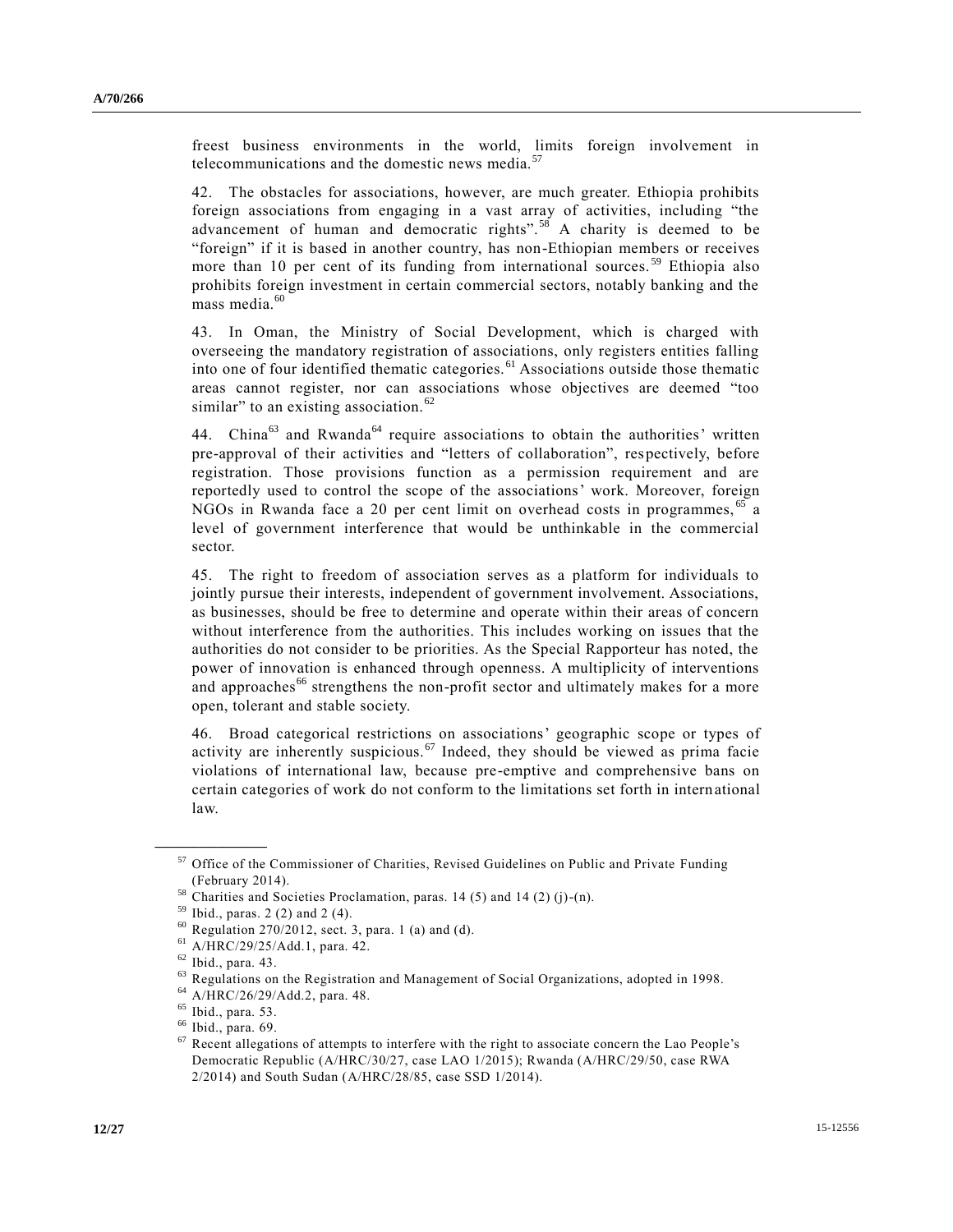### **B. Political activity and contributions**

47. The issue of how to regulate organizations' political activity is a sensitive one, on which there is no broad international consensus. Some States prohibit any political activity or contributions to political parties, candidates or causes from socalled "legal persons", while others impose very few limits. The question of which system is better is beyond the scope of the present report, but the Special Rapporteur notes with concern that many States treat businesses and associations very differently in this regard, to the detriment of the latter.

48. Senegal,<sup>68</sup> for example, has no formal legislation regulating political contributions, but expressly prohibits associations — and not businesses — from engaging in any "political activity", unless they are a political party. Ethiopia prohibits "welfare organizations" and NGOs from donating to political parties, <sup>69</sup> but domestic companies are free to donate up to set limits.<sup>70</sup>

49. In Canada,<sup>71</sup> the Income Tax Act limits "political activities" by registered charities, requiring such activities to be "ancillary and incidental" to charitable activities. However, the Canada Revenue Agency has exercised its power under section 149.1(6.2) of the Income Tax Act to broadly define "political activity" as including explicit calls to political action (such as encouraging the public to call on a public official to retain, oppose or change the law, policy or decision of any level of government in Canada or a foreign country) and the creation of an atmosphere which encourages such action. Non-charitable entities, including businesses, face fewer restrictions.

50. The Special Rapporteur sees differential treatment of businesses' and associations' political activity as a form of discrimination against civil society which constitutes a violation of the rights to freedom of association and to take part in public affairs.<sup>72</sup> Moreover, different rules for each sector can lead to disparate access to decision makers, favouring those who are allowed to contribute.

51. The Special Rapporteur favours laws which treat businesses and associations equally when it comes to regulating political contributions and activities, such as in Indonesia<sup>73</sup> (the same rules govern political contributions from each sector), the Republic of Korea<sup>74</sup> (both sectors are prohibited from making political donations) and France<sup>75</sup> (all "legal persons" are prohibited from making political contributions).

### **C. Audit and reporting requirements**

52. States may, in specific circumstances, have a legitimate interest in auditing associations' financial records to ensure their compliance with the law, but that interest does not significantly differ when compared to businesses. The primary

<sup>68</sup> Senegal Civil and Commercial Obligations Code, art. 814.

 $69$  Revised Parties Registration Proclamation of September 2008, art. 52 (1) (c).

<sup>70</sup> Ibid., art. 51 (1) (b).

<sup>71</sup> See www.cra-arc.gc.ca/chrts-gvng/chrts/plcy/cps/cps-022-eng.html.

<sup>72</sup> International Covenant on Civil and Political Rights, art. 25.

<sup>73</sup> Law No. 42 of 2008 on Presidential and Vice Presidential Elections, arts. 94-96.

<sup>74</sup> Political Funds Act, 2005, art. 31.

<sup>75</sup> French Electoral Code, art. L. 52-8.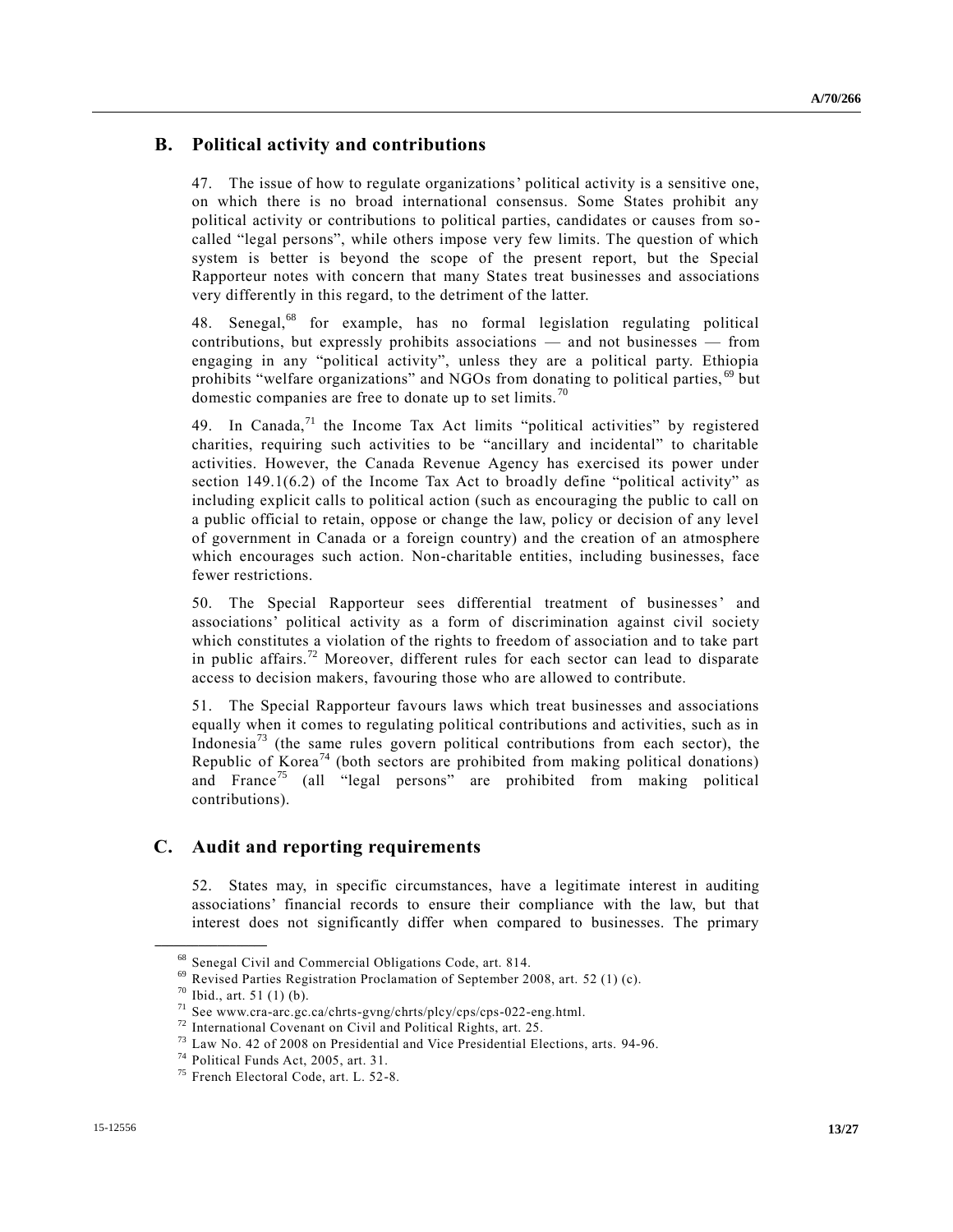distinction between the two entities is their profit motive. If an association receives tax benefits in exchange for registration as a non-profit entity, States have a legitimate interest in ensuring that the association is not generating profits or distributing earnings. Beyond this, there is little rationale for imposing significant differences in audit or reporting processes. Any entity may potentially violate tax laws or engage in financial crime. There is no evidence that either sector poses more risk in this regard.

53. Likewise, there is no basis in international human rights law for imposing more burdensome reporting requirements upon associations than upon businesses. Justifications such as protecting State sovereignty or ensuring aid effectiveness are not legitimate bases under the International Covenant on Civil and Political Rights.<sup>76</sup> Even legitimate State interests, such as protecting national security, should not be used to justify excessive intrusion. Restrictions on the right to freedom of association must be based on individualized and identifiable suspicion, not upon pre-emptive suspicion of an entire sector.

54. Despite this, several States, including Ecuador,  $\frac{7}{7}$  enforce audit and reporting regimes for associations that are more complex, costly or intrusive than for businesses. The Canadian Revenue Agency has faced allegations that it is conducting selective and punitive audits of certain charities critical of the Government.<sup>78</sup> These audits have focused on whether the charities have engaged in so-called "political activity", which is limited under the Income Tax Act.<sup>79</sup>

55. In Malaysia, societies are required to provide the Registrar of Societies annually with a detailed list of internal information, including accounts and a description of any money or property received from foreign entities.<sup>80</sup> The audit and reporting requirements for businesses are comparatively light, consisting only of basic annual reports, auditing and minutes of shareholders meetings.<sup>81</sup>

56. In Cambodia, the Law on Associations and Non-governmental Organizations (LANGO), adopted by the National Assembly and Senate in July 2015, permits the Government to conduct an audit or examination of associations "in case[s] of necessity".<sup>82</sup> The authorities have no such power under the Law on Commercial Enterprise governing businesses.<sup>83</sup> Further, LANGO requires all associations to submit annual financial reports to the Government;<sup>84</sup> the Law on Commercial Enterprise only requires this of publicly traded companies. <sup>85</sup>

<sup>&</sup>lt;sup>76</sup> See, e.g.[, A/HRC/23/29,](http://undocs.org/A/HRC/23/29) paras. 39-42 and 27-34.

Associations must facilitate access for government authorities to conduct physical audits, while businesses are not obligated to give regulators physical access to make on-site inspections of their operations, facilities and documentation. Executive Decree No. 16, art. 21 (4 June 2013).

<sup>78</sup> See, e.g., Stephen Harper's CRA: Selective Audits, "Political" Activity, and Right-Leaning Charities, Broadbent Institute, October 2014.

<sup>79</sup> Canada Revenue Agency, available from www.cra-arc.gc.ca/chrts-gvng/chrts/pplyng/rgstrtn/rghteng.html; see also www.cra-arc.gc.ca/chrts-gvng/chrts/cmmnctn/pltcl-ctvts/menu-eng.html.

 $\frac{80}{81}$  Societies Act, sect. 14.

See, e.g., Companies Act, sects. 142, 148 and 166 A.

<sup>82</sup> Law on Associations and Non-governmental Organizations, art. 25. See "Cambodia's NGO bill threatens a free and independent civil society — UN expert urges Senate to reject it", 15 July 2015, available from www.ohchr.org/EN/NewsEvents/Pages/DisplayNews.aspx?NewsID= 16240&LangID=E.

<sup>83</sup> Law on Commercial Enterprise, art. 224.

<sup>84</sup> Law on Associations and Non-governmental Organizations, art. 25.

<sup>85</sup> Law on Commercial Enterprise, art. 228.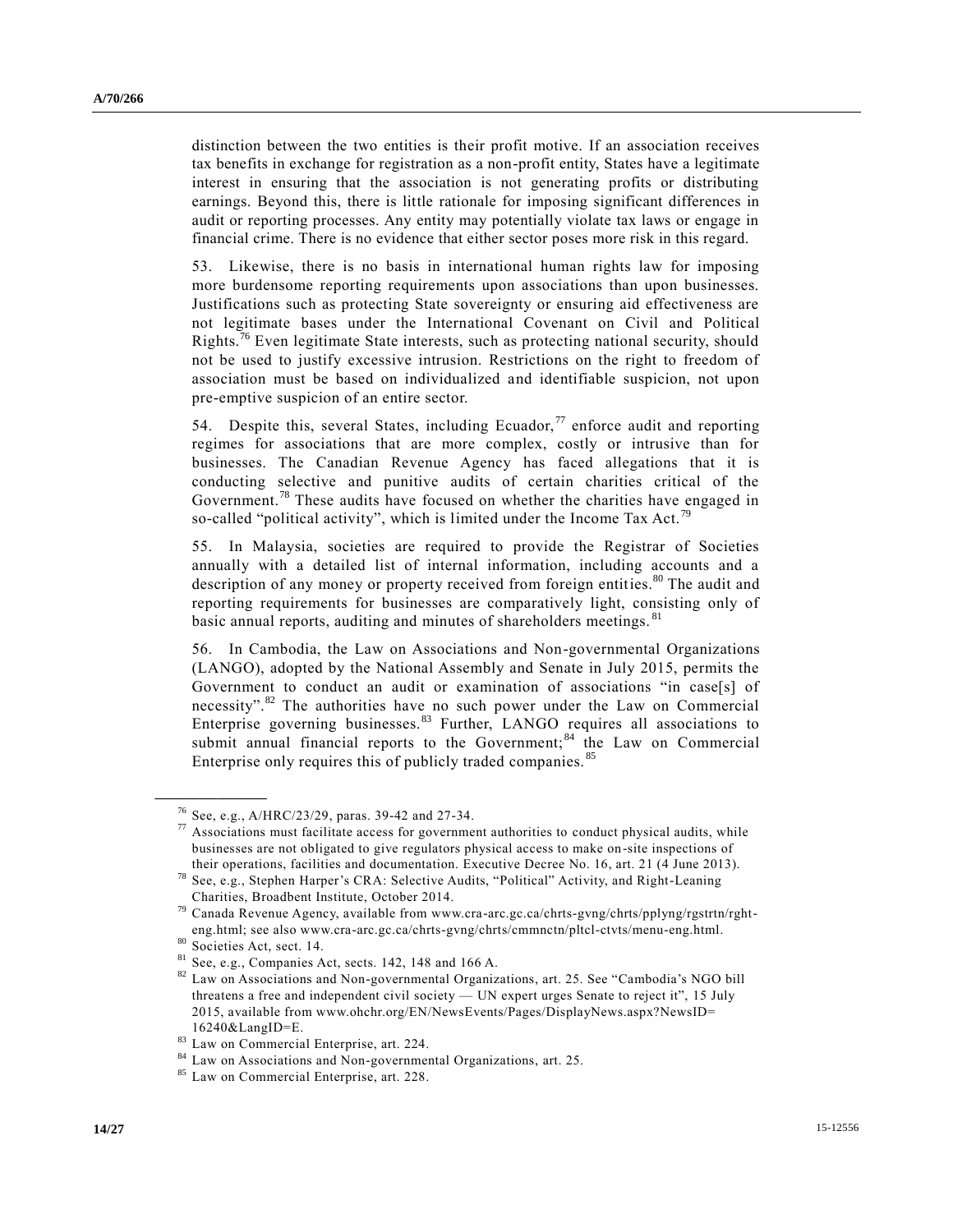57. The Special Rapporteur notes with approval the audit regime in Namibia,  $86$ which establishes substantially similar requirements for associations and businesses. He considers it best practice to institute simplified auditing and reporting procedures for associations, such as in Nicaragua, <sup>87</sup> which may not have the financial and human resources to comply with more complex financial regulations.

58. The Special Rapporteur also takes note of the adverse effect that donor reporting policies can have upon some associations. A recent study found, for example, that global NGOs spend nearly 80 per cent more to track their finances and employ nearly twice as many finance staff compared to multinational corporations,<sup>88</sup> largely due to restrictions placed on them by funders. While donor policies are not intended to restrict the right to freedom of association, they can have this effect by adding costly burdens. This, in turn, favours large associations, e.g. international NGOs.

### **D. Other oversight and control**

59. States impose a variety of other control and oversight mechanisms which disproportionately target associations. Surveillance of civil society has been a significant issue in recent years, with examples including police infiltration (United Kingdom of Great Britain and Northern Ireland), <sup>89</sup> heightened scrutiny of activists (Canada) $^{90}$  and surveillance of NGOs and social movements (Brazil).  $^{91}$ 

60. There is a notable absence of reports of States targeting businesses for surveillance within their own jurisdictions — though some State security agencies have been accused of spying on foreign companies on behalf of domestic businesses. Moreover, spying or hacking that targets businesses is often viewed as a national security threat, with many States utilizing substantial resources to combat it. 92

61. The Special Rapporteur has highlighted a disturbing trend in Malaysia, where dozens of people have been charged with sedition following their criticism of the Government or its officials.  $93$  The law has been applied to a range of individuals, including politicians, human rights defenders, academics, lawyers, students and journalists. However only associations — and not businesses — face deregistration if they, as an entity, violate the Sedition Act.  $94$ 

<sup>86</sup> See www.lac.org.na/namlex/Company.pdf and www.pwc.com/na/assets/pdf/business-andinvestment-guide-for-namibia.pdf.

 $87$  See Law No. 147: General Law of Non-profit Legal Entities (1992).

<sup>88</sup> https://hbr.org/2013/04/the-efficiency-trap-of-global/.

<sup>89</sup> Se[e A/HRC/23/39/Add.1,](http://undocs.org/A/HRC/23/39/Add.1) paras. 24-28.

<sup>90</sup> [A/HRC/30/27,](http://undocs.org/A/HRC/30/27) case CAN 1/2015.

<sup>91</sup> [A/HRC/24/21,](http://undocs.org/A/HRC/24/21) case BRA 1/2013.

<sup>92</sup> www.ncsc.gov/issues/economic/.

<sup>93</sup> www.ohchr.org/FR/NewsEvents/Pages/DisplayNews.aspx?NewsID=15144&LangID=E.

<sup>&</sup>lt;sup>94</sup> Societies Act, sect. 13.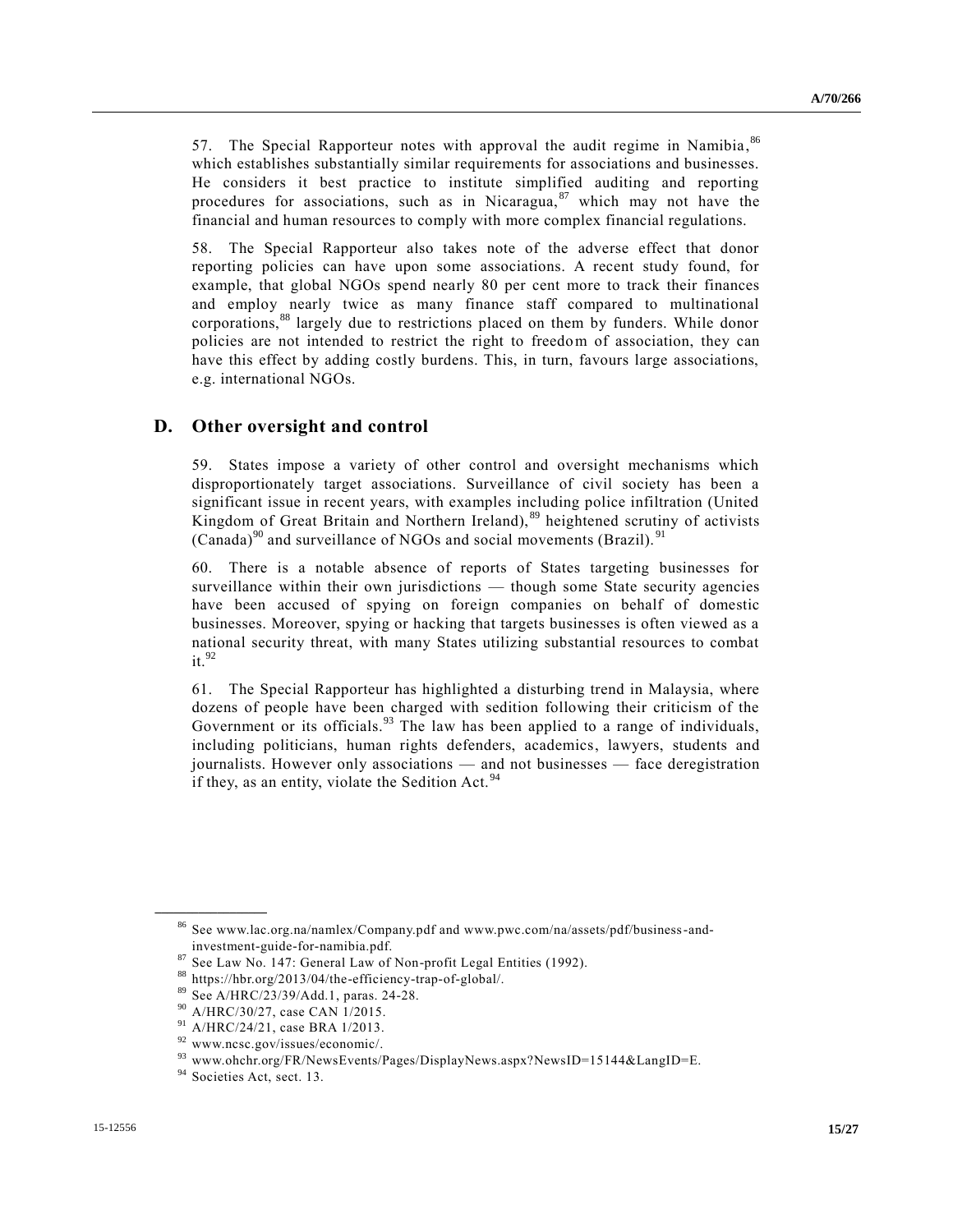62. National security laws may also be misused to protect business interests to the detriment of associations. The Special Rapporteur has received reports that laws in Canada<sup>95</sup> and Indonesia<sup>96</sup> protecting vital national interests are often misused to protect private business interests at the expense of civil society groups exercising their rights to peaceful assembly and association. The Special Rapporteur sees this as symptomatic of a trend towards some States viewing certain business interests as a more compelling "strategic national interest" than the protection of fundamental rights.

63. Similarly, associations and their leaders are often subject to more severe criminal penalties for involvement in "extremist" or terrorist activity. For example, the Criminal Code of Kazakhstan deems being a "leader of a public association" (though not a business) as an aggravating factor leading to greater penalties in a number of crimes. $97$  In Turkey, penalties for the offence of terrorist propaganda are doubled if the offence is committed on the premises of an association or foundation.<sup>98</sup>

64. The United States has exhibited harsher treatment of associations for violating the Anti-Terrorism Act, which prohibits "knowingly provid[ing] material support", including funding, to terrorist organizations. <sup>99</sup> In March 2007, Chiquita Brands International was only fined for knowingly making direct payments to terrorists for protection from violence in Colombia, <sup>100</sup> whereas, nine United States charities have been shut down for similar alleged violations since 2001.

65. In some cases, restrictions on human rights can be directly linked to States' efforts to encourage business investment. Businesses then profit from those violations, sometimes calling upon State security organs for further protection. Crimes are often committed on their behalf with impunity. This is particularly true in the field of natural resource exploitation, as the Special Rapporteur documented in his 2015 report to the Human Rights Council.<sup>101</sup> For example, reprisals against activists who stood up to large business interests have occurred in Colombia,  $^{102}$  the Lao People's Democratic Republic<sup>103</sup> and the Philippines.<sup>104</sup>

66. The Special Rapporteur recognizes the role of trade unions in advocating for a better work environment for employees in the for-profit sector in a climate in which protections are being eroded, ostensibly to increase investment opportunities. He

<sup>&</sup>lt;sup>95</sup> http://canadians.org/blog/rcmp-sees-anti-petroleum-movement-threat.

<sup>96</sup> Presidential Decree (KePres 63/2004) on the Protection of National Vital Objects legitimizes joint military and police operations against any threat to "National vital objects", which include sites, buildings, installations or businesses which concern many people, are of State interest or constitute an important source of revenue for the State.

Criminal Code of Kazakhstan, art. 254.

<sup>98</sup> Article 7 (3) of the Anti-Terror Law; see also GökçEÇİÇEK AyaTA and UlaŞ KarAN, "Active participation in civil society: international standards, obstacles in national legislation", Recommendations, February 2014, available from www.tusev.org.tr/usrfiles/files/ LegalFrameworkReport\_website.pdf.

 $^{99}$  18 U.S.C. § 2339B.

<sup>100</sup> www.charityandsecurity.org/news/Chiquita\_Banana\_Fined\_Not\_Shut\_Down\_Transactions\_ Designated\_Terrorists.

 $^{101}$  [A/HRC/29/25.](http://undocs.org/A/HRC/29/25)

<sup>102</sup> [A/HRC/25/74,](http://undocs.org/A/HRC/25/74) case COL 11/2013.

<sup>103</sup> [A/HRC/23/51,](http://undocs.org/A/HRC/23/51) case LAO 3/2012; [A/HRC/23/39/Add.2,](http://www.un.org/ga/search/view_doc.asp?symbol=A/HRC/23/39/Add.2) para. 235.

<sup>104</sup> [A/HRC/27/72,](http://undocs.org/A/HRC/27/72) case PHL 2/2014.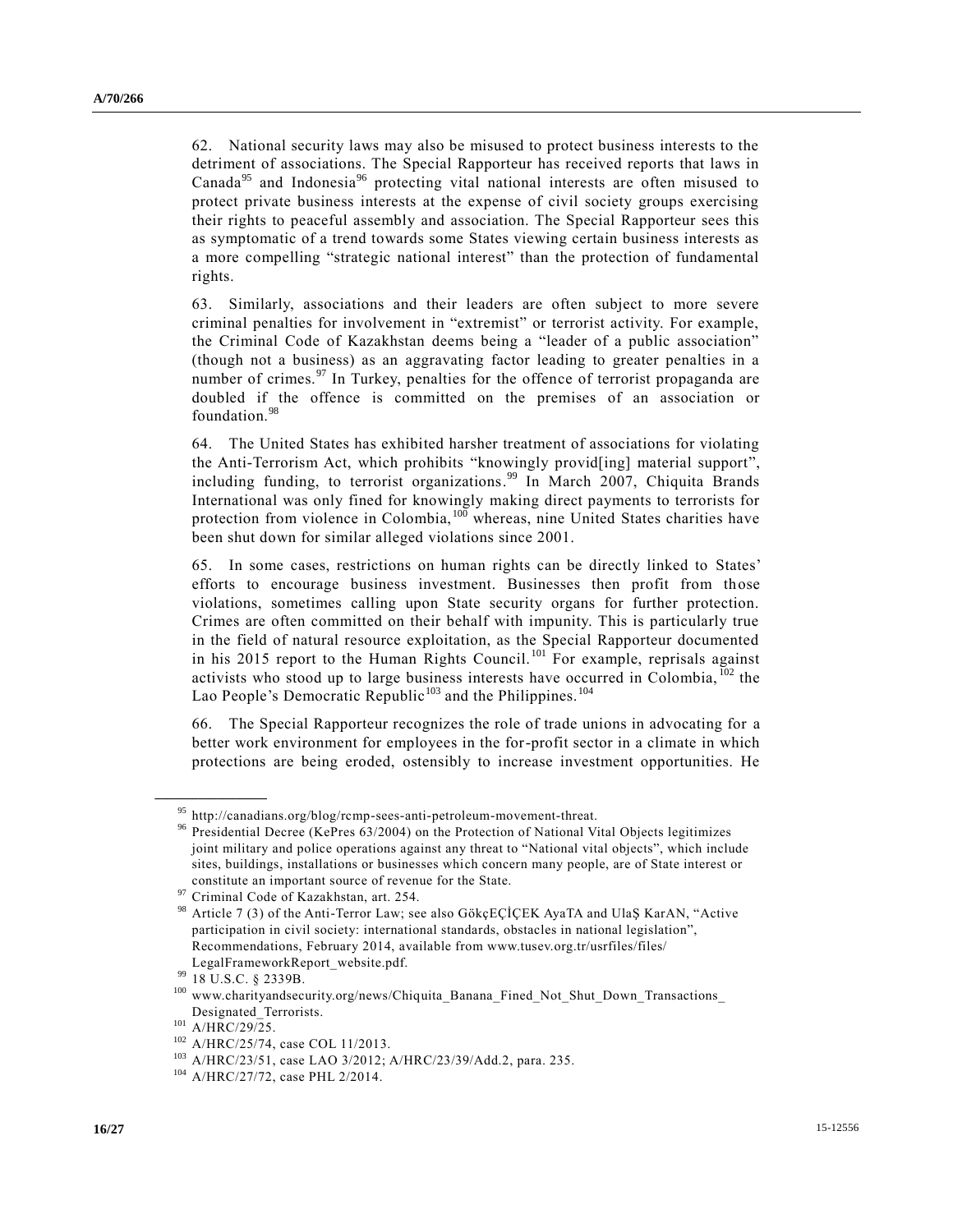notes with concern the politically motivated repression of union workers in reprisal for their legitimate work, for example in Bangladesh,  $105$  Colombia<sup>106</sup> and Guatemala.<sup>107</sup> The right to freely associate includes the right to form and join trade unions, and States retain the primary responsibility for ensuring that improving the business environment does not prevent workers from exercising this right.

## **V. Freedom to solicit, receive and utilize resources**

67. The Special Rapporteur has repeatedly underlined that the ability to seek, secure and use resources — from domestic, foreign and international sources — is essential to the existence and effective operations of any association, no matter how small.<sup>108</sup> Undue restrictions on this ability are a clear violation of the right to freedom of association.<sup>109</sup> Despite this, the Special Rapporteur has found that a number of States impose severe restrictions on associations' ability to access financial, human and material resources, while much more actively promoting business investment activity.

#### **A. Restrictions on the ability to solicit, receive and utilize resources**

68. Foreign funding or investment is the type of resource most frequently targeted by State restrictions, both for businesses and associations. The Special Rapporteur has found, however, that trends for businesses and associations are sharply diverging. Undue restrictions on civil society's ability to access foreign funding have grown exponentially in the past decade, while restrictions on foreign investment in businesses are dissipating.

69. India, for example, has long had a reputation of being hostile towards foreign investment in its business sector,<sup>110</sup> but is now encouraging foreign investment in several sectors.<sup>111</sup> Yet the country's Foreign Contribution Regulation Act requires civil society organizations receiving funds from "foreign sources" to receive prior permission or to register under the Act, establishing a de facto permission process for foreign donations. $^{112}$ 

70. Ethiopia prohibits domestic NGOs working in certain rights-based areas from receiving more than 10 per cent of their funding from foreign sources.<sup>113</sup> Restrictions on foreign investment for businesses are far less burdensome, perhaps

<sup>105</sup> [A/HRC/28/85,](http://undocs.org/A/HRC/28/85) case BGD 6/2014.

<sup>106</sup> [A/HRC/29/50,](http://undocs.org/A/HRC/29/50) case COL 11/2014[; A/HRC/28/85,](http://undocs.org/A/HRC/28/85) case COL 6/2014; an[d A/HRC/29/25/Add.3,](http://undocs.org/A/HRC/29/25/Add.3) para. 125.

<sup>&</sup>lt;sup>107</sup> [E/C.12/GTM/CO/3,](http://undocs.org/E/C.12/GTM/CO/3) para. 16.

<sup>108</sup> [A/HRC/23/39,](http://undocs.org/A/HRC/23/39) para. 8.

<sup>109</sup> Ibid., paras. 15-18.

<sup>110</sup> Swapna S. Sinha, *Comparative Analysis of FDI in China and India: Can Laggards Learn from Leaders?* (Boca Raton, Florida, United States, Dissertation.com, 2008), p. 67.

 $111$  http://www.mondaq.com/india/x/256108/international+trade+investment/ Liberalization+Of+Foreign+Direct+Investment+Limits+In+12+Sectors.

<sup>&</sup>lt;sup>112</sup> Foreign Contribution (Regulation) Act, No. 42 of 2010, chap. III, sect. 11, para. 2.

<sup>&</sup>lt;sup>113</sup> Charities and Societies Proclamation, para. 2 (2), Federal Gazette No. 25, 13 February 2009. See [A/HRC/20/27/Add.3,](http://undocs.org/A/HRC/20/27/Add.3) para. 116, case ETH 6/2011.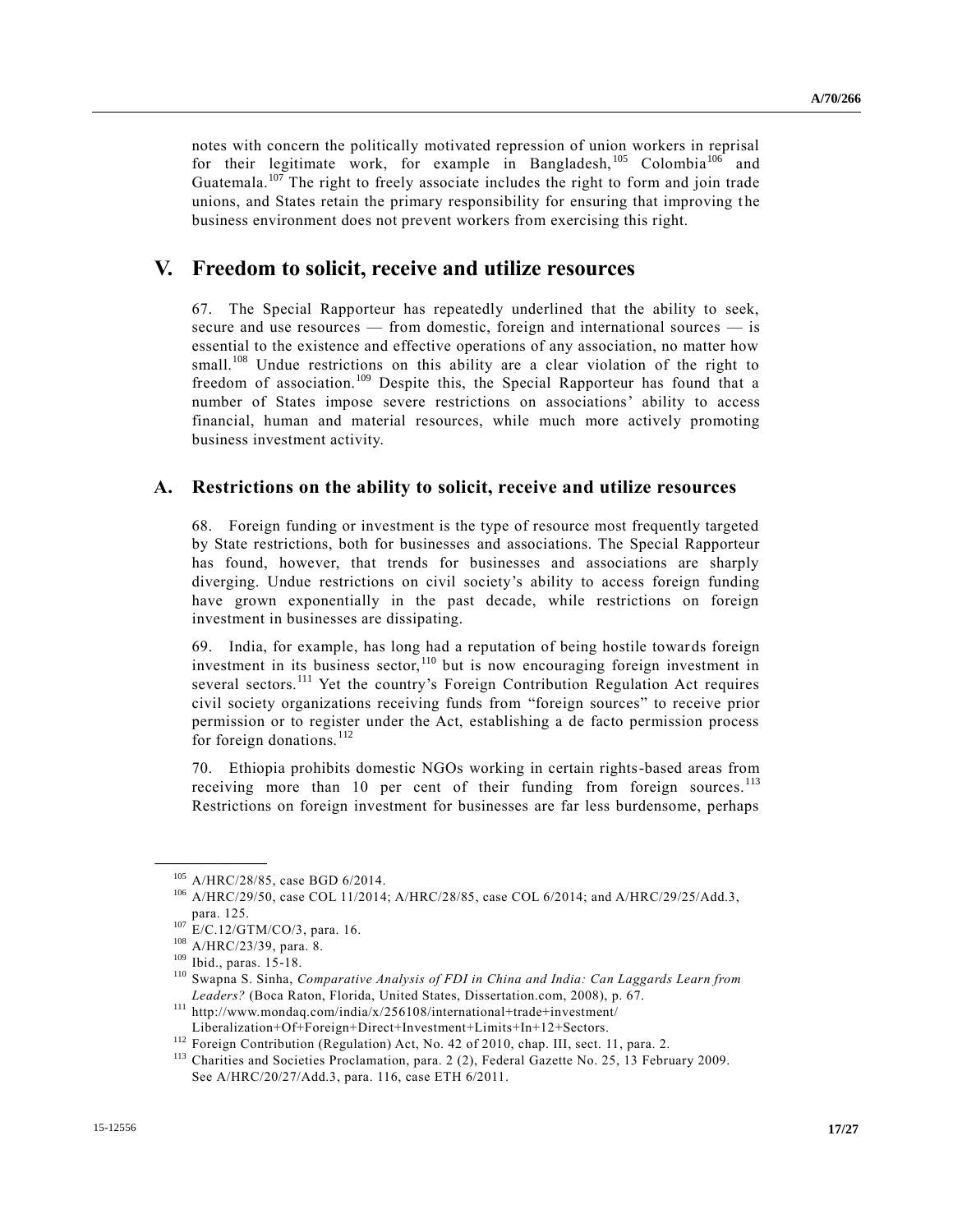best illustrated by the fact that Ethiopia has seen an astonishing 1,500 per cent increase in foreign direct investment in the past seven years.<sup>114</sup>

71. The Russian Federation requires associations receiving foreign funds and engaging in vaguely defined "political activity" to register as "foreign agents", which carries the connotation that they are spies.<sup>115</sup> Yet as recently as 2013, one United Nations study ranked the Russian Federation as the world's third most successful country in attracting foreign capital.<sup>116</sup>

72. Egypt has also severely limited associations' ability to accept foreign funding, banning its receipt without government permission.<sup>117</sup> The failure to secure prior approval may lead to dissolution and criminal penalties, including imprisonment. In 2012 alone, the Government brought charges against more than 40 Egyptian and foreign NGO employees for the use of foreign funds in NGOs without prior approval.<sup>118</sup> By contrast, Egypt recently instituted a wave of reforms aimed at increasing commercial foreign investment,<sup>119</sup> for example by signing bilateral conventions with more than one hundred countries to provide protection and privileges for foreign investors.<sup>120</sup>

73. Some States also impose general restrictions that affect associations' ability to access domestic resources. Azerbaijan, for example, prohibits anonymous donations, no matter how small,<sup>121</sup> creating the absurd situation where associations cannot accept a contribution of spare change in a donation box without documenting the donor's identity.

74. The ability to access resources is inherent to the right to freedom of association, and any restrictions imposed must be necessary and proportional.  $^{122}$  The restrictions cited above fail to meet this test and their failure to do so is even more glaring when viewed beside the comparatively liberal rules governing business investment in the same States.

75. On the other end of the spectrum, Jamaica<sup>123</sup> and Nicaragua<sup>124</sup> both have relatively open rules on access to resources, which appear to apply evenly to businesses and associations. The Special Rapporteur believes this is the standard that States should aim for, as he sees no legal basis to distinguish sharply between the two sectors in this regard.

 $^{114}$ www.ft.com/intl/cms/s/0/0faa1dac-ea88-11e4-a701-00144feab7de.html#axzz3YcvbNqX1.

<sup>115</sup> Se[e A/HRC/23/39/Add.2,](http://undocs.org/A/HRC/23/39/Add.2) para. 342, case RUS 5/2012.

<sup>116</sup> Global Investment Trade Monitor, No. 15, available from http://unctad.org/en/ PublicationsLibrary/webdiaeia2014d1\_en.pdf.

<sup>117</sup> Law on Non-Governmental Organizations, art. 17 and Executive Statute of the Law on Non-Governmental Organizations, art. 62.

<sup>118</sup> International Center for Not-for-Profit Law and World Movement for Democracy Secretariat at the National Endowment for Democracy, *Defending Civil Society*, 2nd ed., June 2012, available from www.defendingcivilsociety.org/dl/reports/DCS\_Report\_Second\_Edition\_English.pdf.

<sup>119</sup> http://www.wsj.com/articles/egypt-draws-foreign-investment-as-economic-reforms-kick-in-1426153329.

<sup>120</sup> UNCTAD, *International Investment Agreements Navigator*, available from http://investmentpolicyhub.unctad.org/IIA.

<sup>121</sup> www.icnl.org/research/monitor/azerbaijan.html.

<sup>122</sup> [A/HRC/23/39,](http://undocs.org/A/HRC/23/39) para. 19; Human Rights Committee, general comment No. 31, para. 6.

<sup>&</sup>lt;sup>123</sup> LexMundi World Ready, Guide to Doing Business: Jamaica, available at www.lexmundi.com/ lexmundi/Guides\_To\_Doing\_Business.asp.

<sup>124</sup> *Ley No. 344 de Promoción de Inversiones Extranjeras* and *Reglamento de La Ley No. 344*.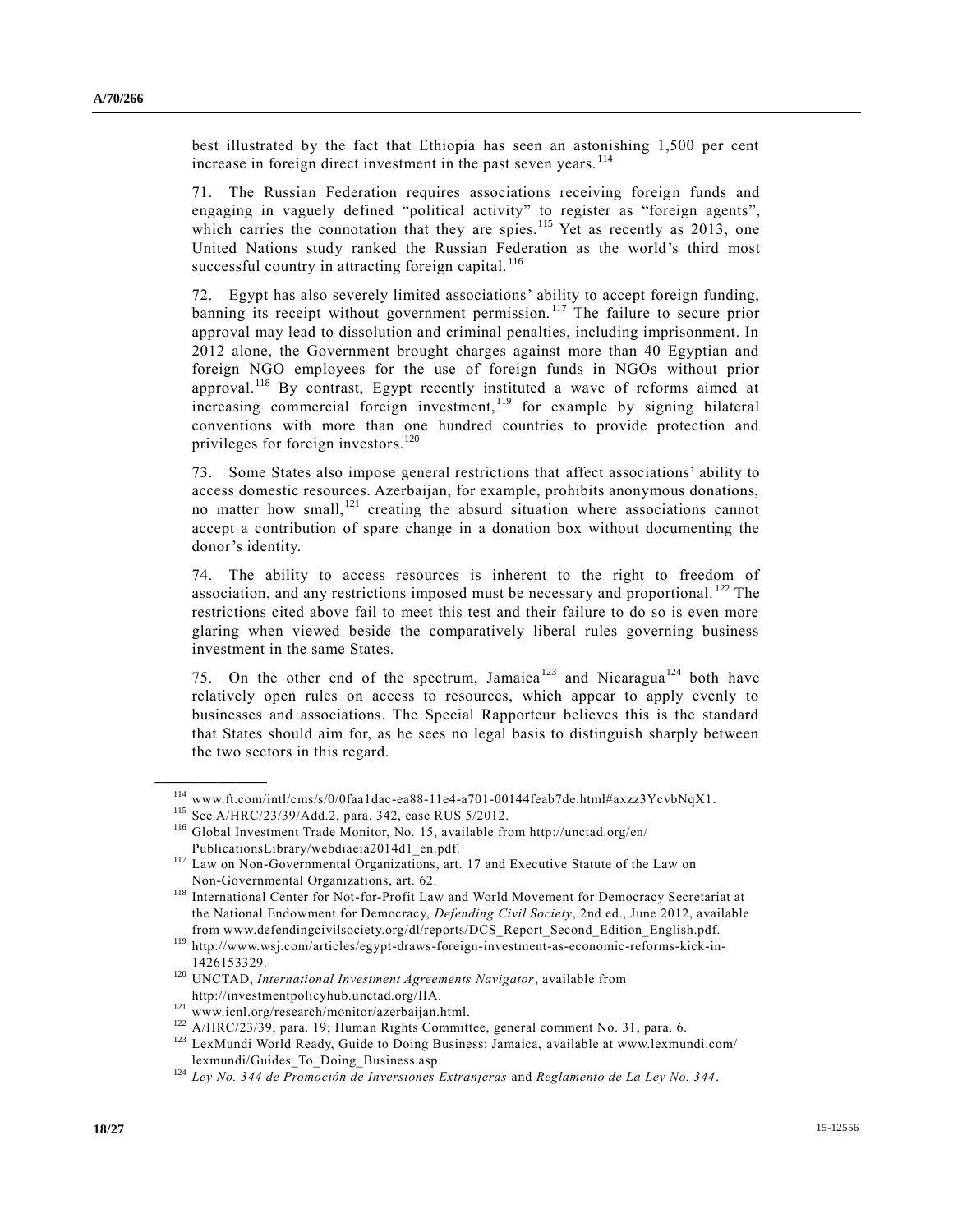#### **B. Counter-terrorism and anti-money-laundering measures**

76. The Special Rapporteur has emphasized that States, in seeking to combat and prevent terrorism, should avoid imposing disproportionate requirements on associations as compared to businesses, $125$  since there is little evidence that associations are more prone to be used for terrorist financing than other legal entities.<sup>126</sup> Yet, compared to the business sector, associations' ability to seek, receive and utilize resources is often limited under the justification of countering terrorism.

77. Pursuant to its National Action  $Plan<sup>127</sup>$  on combating terrorism, the Government of Pakistan has subjected not-for-profit companies registered under section 42 of the Companies Ordinance<sup>128</sup> for five years to a licence revalidation/ renewal process to ensure they are not engaged in terrorist financing. This process includes confirming that income and profits are applied solely towards the promotion of the objects for which the association was formed.<sup>129</sup> The licence renewal process requires non-profit companies (considered NGOs in Pakistan) to include details of local and foreign donations and grants received during the previous five years, as well as an affidavit by the director and chief executives affirming that they are not associated with money-laundering and terrorist financing.<sup>130</sup> As a result of this review hundreds of non-profit companies have lost their licences.<sup>131</sup> No similar circulars or orders appear to target for-profit companies and, to the Special Rapporteur's knowledge, for-profit companies do not appear to have received similar scrutiny under the National Action Plan.

78. In Kosovo, the Law on the Prevention of Money Laundering and Terrorist Financing applies to businesses and associations, but imposes additional requirements on the latter. Specifically, associations are not allowed to receive or disburse payments of more than 1,000 euros from a single source or 5,000 euros to a single recipient in a single day.<sup>132</sup> Failure to respect those restrictions is a criminal offence punishable by imprisonment for up to two years.

### **C. Facilitation of each sector's ability to solicit, receive and utilize resources**

79. States' positive obligation to establish and maintain an enabling environment for associations extends to fostering the ability to solicit, receive and utilize resources. Some States do this by extending tax privileges to associations registered as non-profit entities. Such privileges may include exemption from income tax (for the recipient association and the donor), such as in Bulgaria and Lithuania, <sup>133</sup> or from other taxes.

<sup>125</sup> [A/HRC/23/39,](http://undocs.org/A/HRC/23/39) para. 23.

<sup>126</sup> www.statewatch.org/analyses/no-171-fafp-report.pdf.

<sup>127</sup> http://cpakgulf.org/2015/01/the-national-action-plan-an-over-view/.

<sup>128</sup> www.bu.edu/bucflp/files/2012/01/Companies-Ordinance-of-1984.pdf.

<sup>&</sup>lt;sup>129</sup> Securities and Exchange Commission of Pakistan Circular No. 02/2015, available from www.secp.gov.pk/circulars/pdf/Cir\_2015/Cir02\_LicensesRenewalSec42.pdf.

<sup>130</sup> www.secp.gov.pk/circulars/pdf/Cir\_2015/Cir04\_LicenseRenewal.pdf.

<sup>131</sup> www.dawn.com/news/1193504.

<sup>&</sup>lt;sup>132</sup> Republic of Kosovo, Law No. 03/L-196 on the Prevention of Money-laundering and Terrorist Financing, art. 24.

<sup>133</sup> [A/HRC/20/27,](http://undocs.org/A/HRC/20/27) para. 72.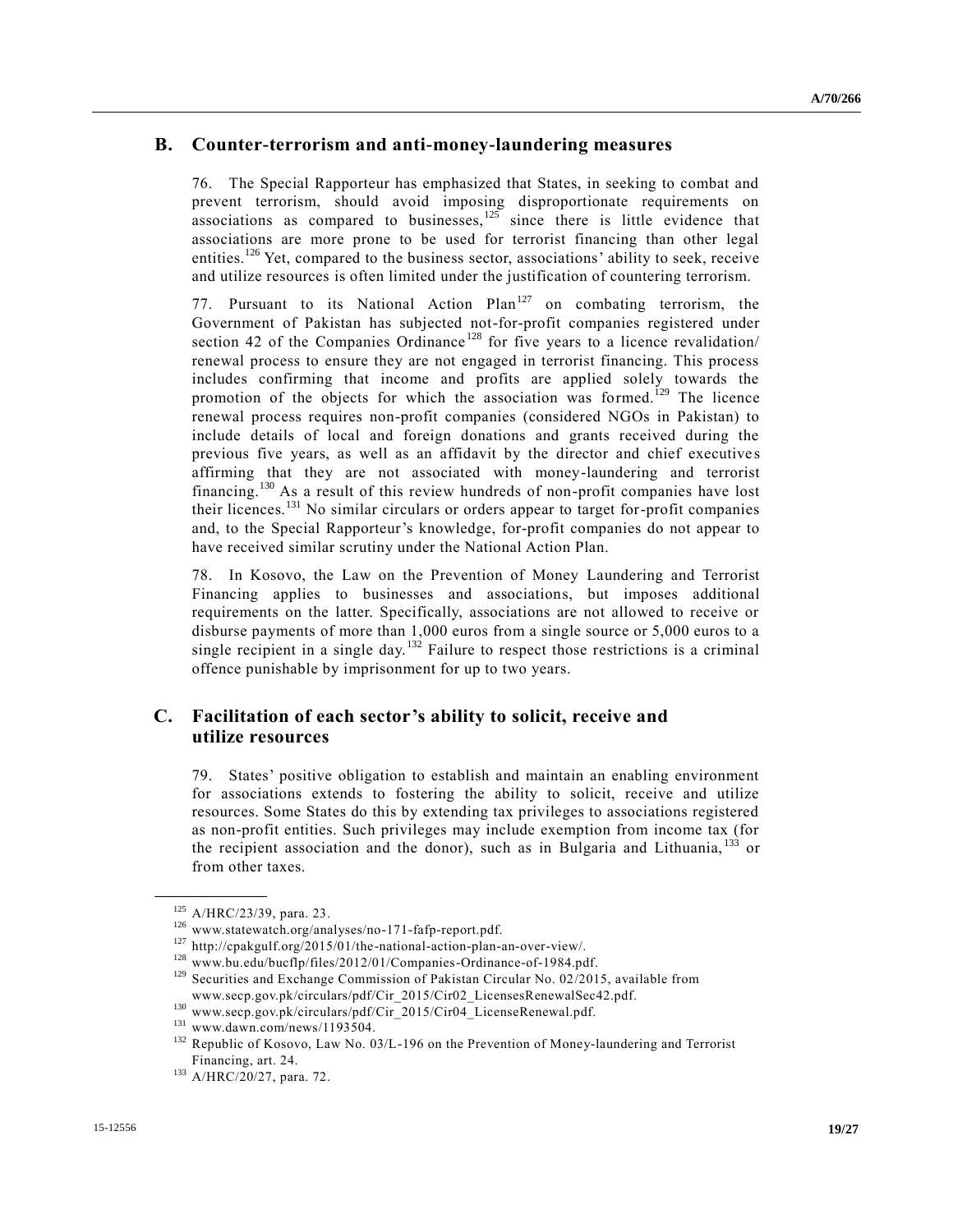80. The Special Rapporteur believes that providing such benefits is not simply a matter of good human rights policy; there is also a strong rational and economic basis for providing tax benefits to associations. Non-profit organizations can complement a government's efforts to serve the public and benefit society. They also provide a vehicle for individuals to come together in pursuit of common interests, thus promoting pluralism and democracy. Associations are situated outside of the profit-seeking paradigm so central to today's world which allows them to approach problems from a different perspective and increase the pool of policy ideas and solutions.

81. In this regard, the Special Rapporteur cites Australia,  $134$  Jamaica,  $135$ Switzerland<sup>136</sup> and the United States<sup>137</sup> as examples of good practice. Each of those States exempts the revenue of certain associations from income tax, and in the case of the United States<sup>138</sup> donors are allowed to deduct donations from their income. Those privileges foster associations' ability to seek, secure and use resources and to do their work more effectively.

82. The Special Rapporteur nevertheless is mindful that, despite positive measures like tax exemptions, smaller associations have found it increasingly difficult to operate as more governments cut budgets for international cooperation and shift their priorities to "aid for trade", in which businesses are seen as an important partner.<sup>139</sup>

83. He also cautions against using tax benefits as leverage to control or excessively monitor civil society organizations. The process of qualifying for such privileges should be simple, transparent and impartial. The acceptance of incentives should not put associations in a vulnerable position. Moreover, tax breaks should not be bestowed on the basis of the government's judgement of an organization's goals or purpose, as long as that purpose is legal under international law.

84. The Special Rapporteur also notes that tax incentives are not unique to the non-profit sector. Many States offer significant incentives to businesses, such as special economic zones,<sup>140</sup> tax holidays,<sup>141</sup> tax exemptions for business expenses,<sup>142</sup> free trade areas, $^{143}$  special loans,  $^{144}$  taxpayer-funded bailouts<sup>145</sup> and more. Many of these benefits are distributed without significant administrative burdens. Nor are

<sup>&</sup>lt;sup>134</sup> Income Tax Assessment Act 1936.

<sup>135</sup> Income Tax Act (1955), paragraph 12 (h), http://www.jamaicalawonline.com/revised -laws/ statutes/240-income-tax-act.html (amended 2009).

<sup>136</sup> Swiss Civil Code of 10 December 1907, art. 86 (2).

 $^{137}$  26 U.S. Code § 501 (c) (1-4) (1913).<br> $^{138}$  26 U.S. Code 8 501 (c) (3) (1913).

<sup>26</sup> U.S. Code § 501 (c) (3) (1913).

<sup>&</sup>lt;sup>139</sup> Response to the Special Rapporteur's questionnaire from Women Peacemaker Programme, 2015.

<sup>140</sup> *Ordonnance n° 2012-487 du 7 juin 2012 portant code des investissements* (Côte d'Ivoire).

<sup>&</sup>lt;sup>141</sup> Investments Code (Senegal), art. 18 (suspends customs duties, VAT and other taxes for three years for qualifying new enterprises).

<sup>&</sup>lt;sup>142</sup> The United States allows businesses to deduct all "ordinary and necessary expenses" from income, including salaries, travel expenses, rental fees, insurance costs and more; 26 U.S. Code § 162.

<sup>&</sup>lt;sup>143</sup> Honduras has established free trade zones for business where corporations enjoy a range of tax exemptions and other benefits. See http://zede.gob.hn/wp-content/uploads/2013/10/leyzede.pdf.

<sup>&</sup>lt;sup>144</sup> South Africa offers over 18 grants and incentives to businesses in specific industries; there is no equivalent of this in the civil society sector (response to the Special Rapporteur's questionnaire by Legal Resource Centre, 2015).

<sup>&</sup>lt;sup>145</sup> See, e.g., the Emergency Economic Stabilization Act of 2008 (United States) and the Banking (Special Provisions) Act 2008 (United Kingdom).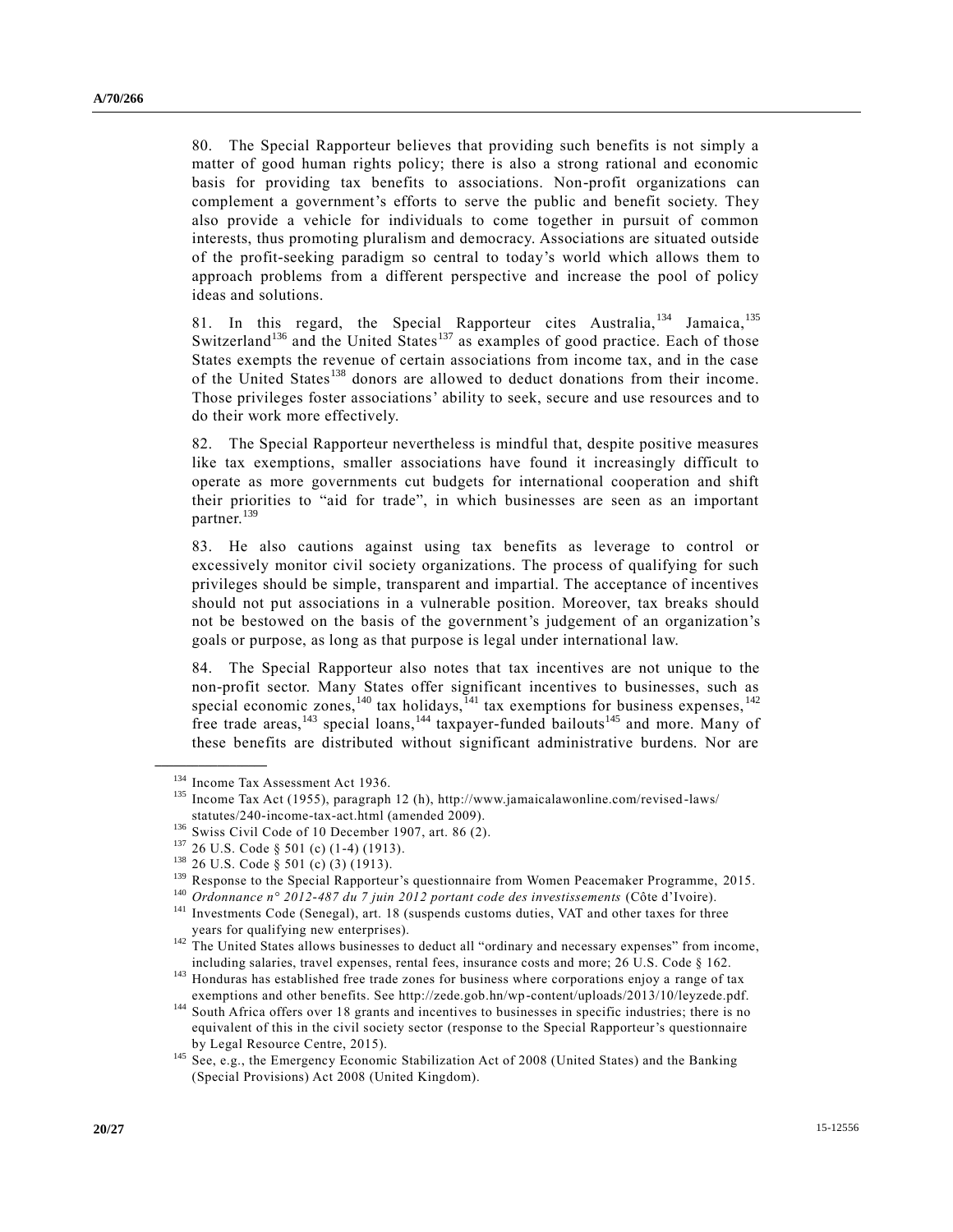they used as justification for excessive interference in the internal affairs of a business. Indeed, some of them are meant to relieve companies of what many in the business community characterize as excessive State control.

85. The Special Rapporteur believes the same principle of minimal intervention should apply when tax and other incentives are granted to associations. He therefore rejects the argument that the receipt of tax incentives means that associations should be subject to significantly stricter financial and operational controls.

## **VI. Influence with power**

86. Businesses' relationship with the government in many States can be described as "cosy" and is often characterized by privileged access and treatment. It is not uncommon for politicians to be former businesspeople and vice versa  $146$  or to have close, even family, ties to the business sector.<sup>147</sup> Even those without extensive personal experience in commerce undoubtedly rely to some extent on the support of the business community.

87. Indeed, governments commonly view business as a natural ally of power: its activity stimulates the economy and creates jobs, which enables governments to advance their agendas and helps stabilize political situations. This relationship is, in turn, used to justify certain benefits provided to the business sector, such as tax incentives (though, notably, civil society's significant role in and contribution to economic growth and job creation is often overlooked). Business values are also by definition firmly centred on profit-making, potentially making the sector more politically malleable. Business leaders in some States may see their position as being dependent on power, which makes them cautious about questioning the established order. Businesses also have more resources than associations to lobby governments.<sup>148</sup>

88. Some associations, on the other hand, often centre their role on speaking truth to power, which makes their relationship with governments potentially more antagonistic, although not always. To some extent the power and influence imbalance can depend on an entity's size, sectoral influence and available financial resources. Bigger and richer organizations tend to have more access and influence, whether they are in the for-profit or non-profit sector. Labour unions also may have better access to decision-making processes, particularly in relation to workers' rights and where tripartite mechanisms exist. <sup>149</sup> On the other end of the spectrum, informal community-based structures may have great difficulty in participating in decision-making processes. A striking example is the "Majakaneng Water Crisis Committee" in South Africa which, despite its many attempts to intervene in highlevel meetings between provincial and municipal structures, was not granted access

<sup>146</sup> www.globalresearch.ca/business-and-politics-in-the-european-union-institutionalised-corruptionand-the-revolving-door/5372760.

<sup>&</sup>lt;sup>147</sup> For example, four of the seven prime ministers of Georgia in the period 2004-2012 either joined the government from the private sector or moved to the private sector after their resignation, or both. See transparency.ge/en/node/2744.

<sup>&</sup>lt;sup>148</sup> Corporate lobbyists held 3,191 official meetings with European Union officials between December 2014 and June 2015; NGOs held only 766. See www.integritywatch.eu/.

<sup>&</sup>lt;sup>149</sup> Response to the Special Rapporteur's questionnaire by Bulgarian NGOs, 2015.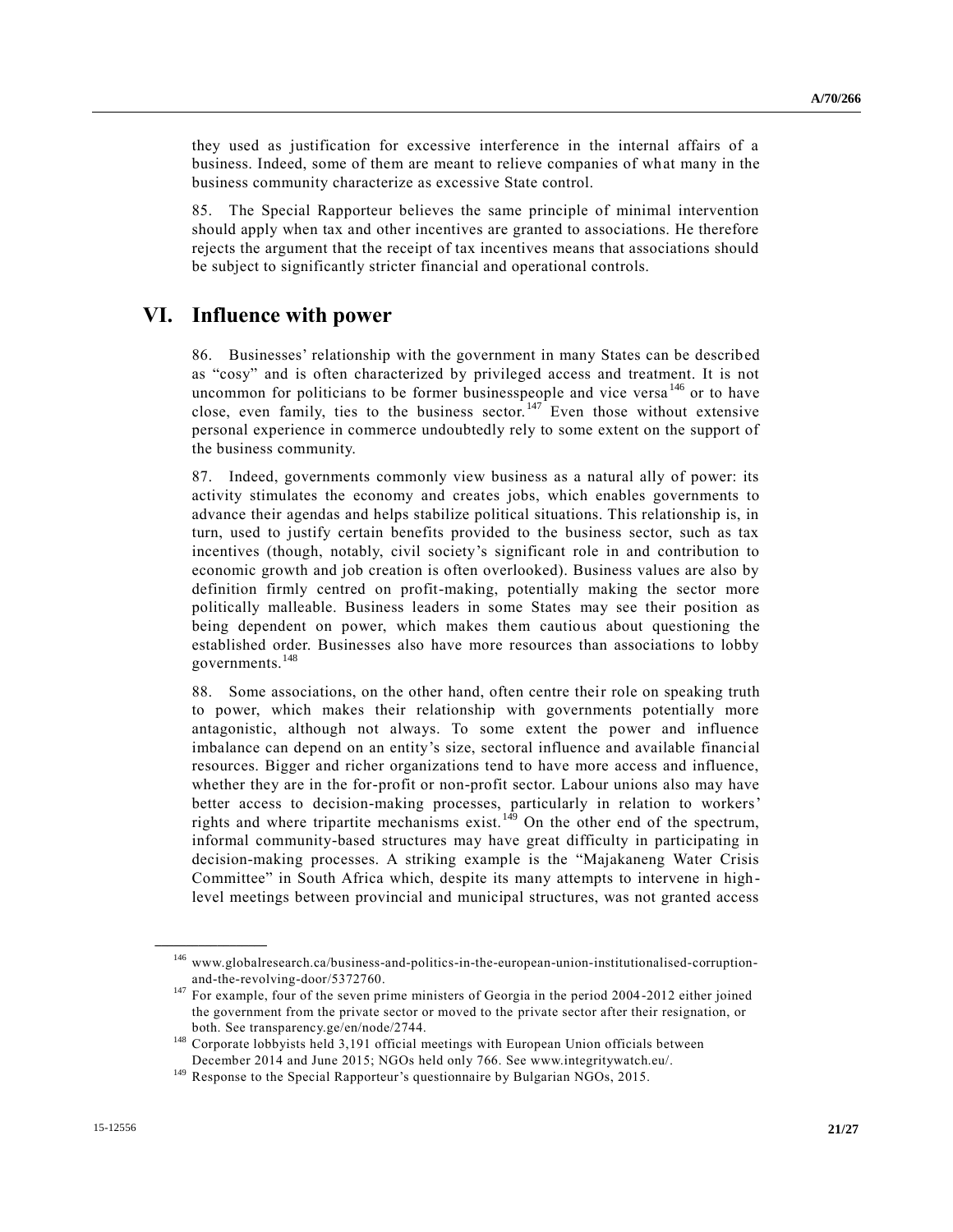or allowed copies of relevant documentation in relation to ongoing water problems in the Majakaneng community.<sup>150</sup>

89. The importance of business to governments is often evidenced by their extensive integration into ministries that do not strictly focus on commerce. "Trade" is incorporated in the name of ministries of foreign affairs in a growing list of countries, including Australia,<sup>151</sup> Canada,<sup>152</sup> Hungary,<sup>153</sup> Ireland<sup>154</sup> and New  $Zealand<sup>155</sup>$  — suggesting increased business influence on foreign policy. Conversely, associations are sometimes regulated by the same ministry that oversees prisons or the police.<sup>156</sup>

90. In Kenya, as in many other countries, the President meets annually with business leaders,<sup>157</sup> while no similar meeting is afforded to civil society. In fact, presidents rarely, if ever, attend global conferences discussing civil society's concerns, such as the International Civil Society Week organized by CIVICUS. They are much more likely to attend conferences on business promotion, such as the World Economic Forum or the Global Entrepreneurship Summit.

91. States often dedicate significant resources to helping their nationals conduct business abroad. For example, the United States Department of State, via its embassies abroad, offers "problem-solving assistance to United States companies" and "dialogue with the United States private sector to ensure that business concerns are factored into foreign policy".<sup>158</sup> The Special Rapporteur is not aware of similar services offered for associational activities. Canada has been criticized by civil society for using its Department of Foreign Affairs, Trade and Development to promote the interests of Canadian companies abroad at the expense of human rights.<sup>159</sup>

92. In the multilateral arena, the World Bank publishes its annual *Doing Business* report, a massive undertaking that provides "objective measures of business regulations for local firms in 189 economies and selected cities at the subnational level".<sup>160</sup> This informative and detailed report is seen as essential reading for foreign investors, yet no multilateral agency produces a similar report for associations.<sup>161</sup>

93. Businesses may also have privileged access to law-making procedures and trade treaty negotiations.<sup>162</sup> Negotiations for the multilateral Anti-Counterfeiting

<sup>&</sup>lt;sup>150</sup> Response to the Special Rapporteur's questionnaire by Legal Resource Centre, 2015.

<sup>151</sup> http://dfat.gov.au/pages/default.aspx.

<sup>152</sup> www.international.gc.ca/international/index.aspx?lang=eng.

 $^{153}$ www.kormany.hu/en/ministry-of-foreign-affairs-and-trade.

 $154$  www.dfa.ie/.

 $^{155}$  www.mfat.govt.nz/.

<sup>156</sup> For example, in Cambodia (www.icnl.org/research/monitor/cambodia.html) and Pakistan (www.icnl.org/research/monitor/pakistan.html).

<sup>157</sup> www.president.go.ke/2015/04/02/speech-by-h-e-uhuru-kenyatta-during-the-presidentialroundtable-at-state-house-nairobi-on-2nd-june-2015/.

 $^{158}$ www.state.gov/e/eb/cba/faq/176.htm.

<sup>159</sup> www.amnesty.ca/sites/default/files/canadahrareport18december13.pdf.

<sup>160</sup> www.doingbusiness.org/.

<sup>&</sup>lt;sup>161</sup> The Special Rapporteur is appreciative of private efforts to create a similar index for civil society, however, such as the Hudson Institute's Index of Philanthropic Freedom (http://hudson.org/research/11259-the-interactive-map-of-philanthropic-freedom) and the CIVICUS Enabling Environment Index (http://civicus.org/eei/).

<sup>162</sup> See www.sanders.senate.gov/download/the-trans-pacific-trade-tpp-agreement-must-bedefeated?inline=file.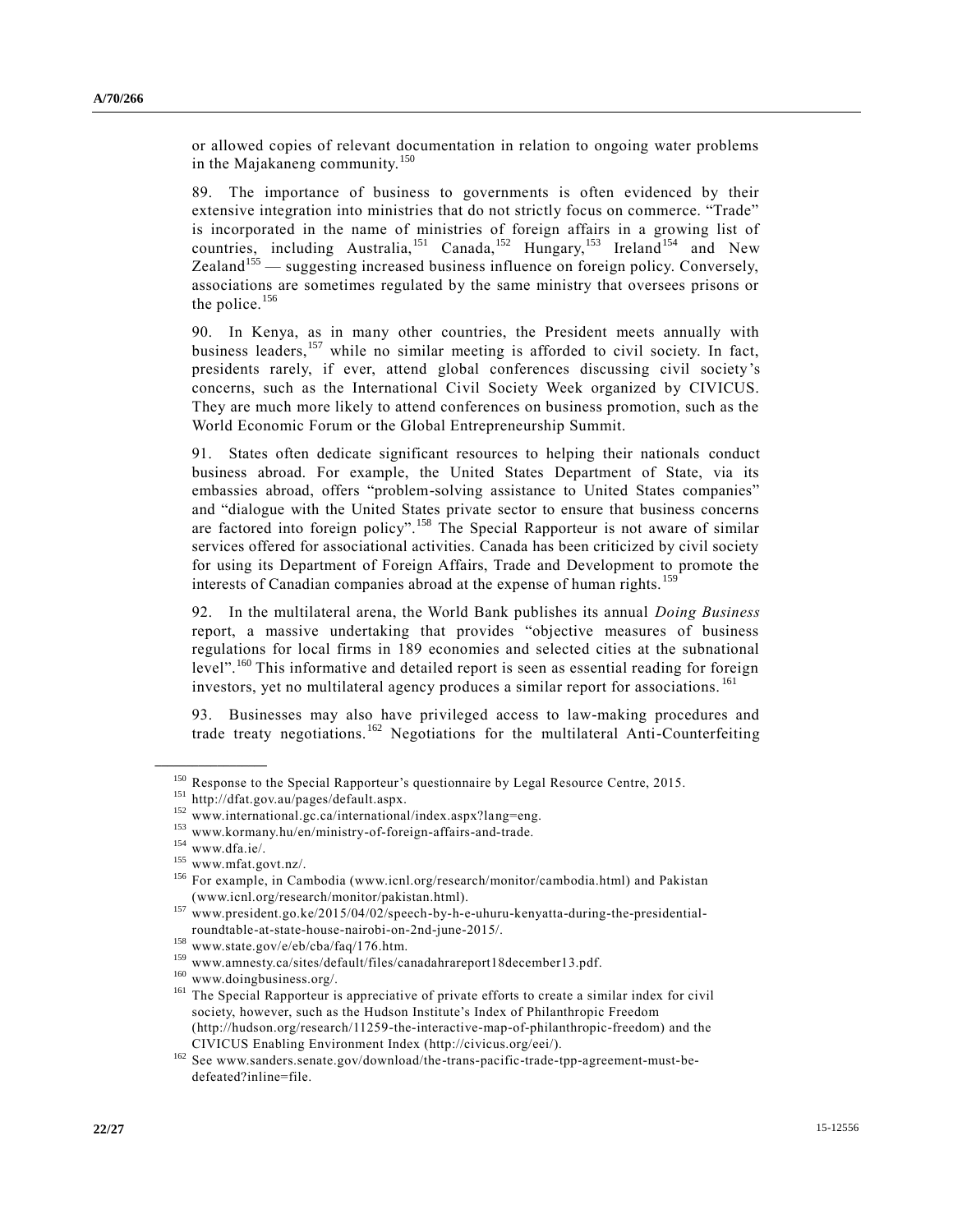Trade Agreement, for example, were allegedly conducted in secret, but an advisory committee of large United States-based multinational corporations was consulted on a draft of the agreement.<sup>163</sup>

94. Privileged access for business also extends to multilateral decision-making bodies, where for-profit entities are often favoured. The Special Rapporteur has noted previously that the business community, particularly large corporate interests, are playing an increasingly dominant role at the multilateral level compared to civil society, including in the post-2015 development agenda processes.<sup>164</sup>

95. As a corollary, the Special Rapporteur notes the relative lack of focus on human rights, including the rights to assembly and association, in bilateral and multilateral treaties in general, and trade treaties in particular. It may be particularly relevant to address the rights to assembly and association in trade treaties, given the potential impact of those treaties upon workers and trade unions. Some States object to the inclusion of human rights conditions in trade treaties, arguing that this infringes on their sovereignty. Yet States ignore this justification when the same treaties require wholesale changes to the business regulatory environment at the behest of other States and corporate interests.

## **VII. Conducting peaceful assemblies**

96. The right to freedom of peaceful assembly is sometimes misconstrued as relating only to protests and other public expressions of collective political activity. However, the right also protects private and non-political public gatherings. Associations and businesses may organize and hold gatherings for a variety of objectives, commercial and non-commercial, including meeting members, beneficiaries, clients, donors or investors as part of their internal governance obligations or in the course of their operations; assemblies for expressive purposes; and marketing or public relations. States have an obligation under international law to facilitate peaceful assemblies, yet they can treat assemblies in very different ways, sometimes without an objective or legal basis to do so.

97. To the Special Rapporteur's knowledge, legislation in many countries does not generally distinguish participants in peaceful assemblies on the basis of their forprofit or non-profit objectives. Thus, for example, Bulgarian law recognizes that individuals, associations, and political and other social organizations can organize assemblies.<sup>165</sup> The law in Portugal requires both individuals and legal entities wishing to assemble peacefully to notify the relevant authorities at least two working days prior to the event.<sup>166</sup>

<sup>163</sup> www.keionline.org/blogs/2009/03/13/who-are-cleared-advisors. www.ohchr.org/EN/NewsEvents/ Pages/DisplayNews.aspx?NewsID=16031&LangID=E.

<sup>164</sup> [A/69/365,](http://undocs.org/A/69/365) para. 12; see also www.ohchr.org/EN/NewsEvents/Pages/DisplayNews.aspx? NewsID=15970&LangID=E.

<sup>&</sup>lt;sup>165</sup> Bulgarian Law on Gatherings, Meetings and Manifestations (1990), art. 2.

<sup>166</sup> *Decreto-Lei No. 406/74, de 29 de Agosto*, as amended by *Lei Orgânica No. 1/2011, de 30 de Novembro*, art. 2 (1).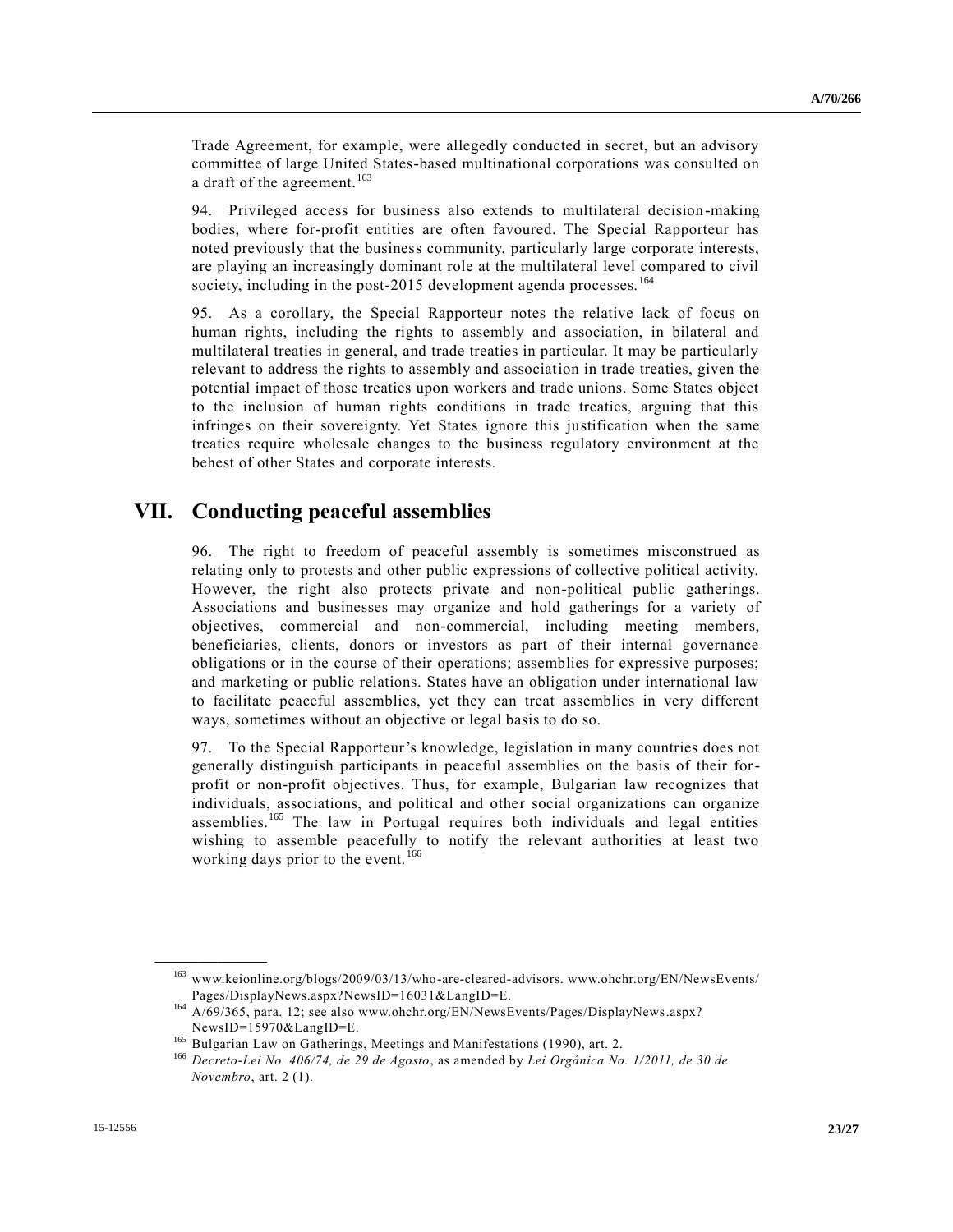98. Maldives, however, excludes certain activities from the ambit of the law, namely business, sports and cultural activities, even while affirming the right to freedom of peaceful assembly for individuals and legal entities.<sup>167</sup>

99. Despite the neutrality of most laws, assemblies by civil society organizations are more likely to be restricted in practice than those held by businesses. This can be largely explained by the deference afforded by States to economic considerations over other interests. Additionally, civil society gatherings are more likely to be organized to challenge power.

100. Differential treatment of assemblies takes various forms. The authorities may deny permission, licences or other facilitation for demonstrations and protests, especially those held in opposition to major corporate-sponsored events. A glaring example is the crackdown by Azerbaijan on human rights activists protesting the European Games, which were largely sponsored by corporate entities.<sup>168</sup> The Special Rapporteur previously cited with concern the case of protestors who staged a sit-in at the department store Fortnum & Mason, in London. The demonstrators did not prevent customers from shopping, yet 138 were arrested and charged with aggravated trespass; 29 were prosecuted.<sup>169</sup>

101. Similarly, the authorities may interfere with meetings or events convened by civil society organizations, including internal meetings held at private venues. In Rwanda, for example, the authorities reportedly prevented the Rwandan League for the Promotion and Defence of Human Rights from holding a general assembly.<sup>170</sup> There is no evidence that private business entities, for example when holding shareholders' meetings, face similar restrictions, in Rwanda or elsewhere. Similarly, in Cambodia,<sup>171</sup> attendees at the 2012 ASEAN Peoples' Forum in Phnom Penh reported being turned away from hotels en masse after State security agents pressured the owners; however, no similar problems were reported for the country's International Investment Conference in 2014, which the Prime Minister himself formally opened.<sup>172</sup>

102. The Organization for Security and Cooperation in Europe-Venice Commission Guidelines on Freedom of Peaceful Assembly affirm that "assemblies are as legitimate uses of public space as commercial activity or the movement of vehicular and pedestrian traffic".<sup>173</sup> This principle should be taken into account in weighing restrictions on assemblies. Yet, in the Special Rapporteur's experience, the authorities are more likely to restrict protests and demonstrations (expressive gatherings more often organized by associations) for reasons of the disruption of traffic and commercial activity and the protection of property, than commercial events that cause similar disruption. Concerns have been raised about the implementation of a crowd-control policy in the city of Oakland, United States, where law enforcement officials reportedly restrict night-time protests, purportedly

<sup>&</sup>lt;sup>167</sup> Freedom of Peaceful Assembly Act of Maldives, Act 1/2013.

<sup>168</sup> www.un.org/apps/news/story.asp?NewsID=51034#.VaaK1vlVikp.

<sup>169</sup> [A/HRC/23/39/Add.1,](http://undocs.org/A/HRC/23/39/Add.1) para. 9.

<sup>170</sup> [A/HRC/29/50,](http://undocs.org/A/HRC/29/50) case RWA 2/2014[; A/HRC/26/29/Add.2,](http://undocs.org/A/HRC/26/29/Add.2) para. 30; see also [E/CN.4/2005/101/Add.1,](http://undocs.org/E/CN.4/2005/101/Add.1) paras. 467 and 468.

<sup>171</sup> [A/HRC/21/49,](http://undocs.org/A/HRC/21/49) case KHM 3/2012.

<sup>172</sup> www.ibccambodia.com/eng/event\_20141006.php.

<sup>173</sup> See guideline 3.2.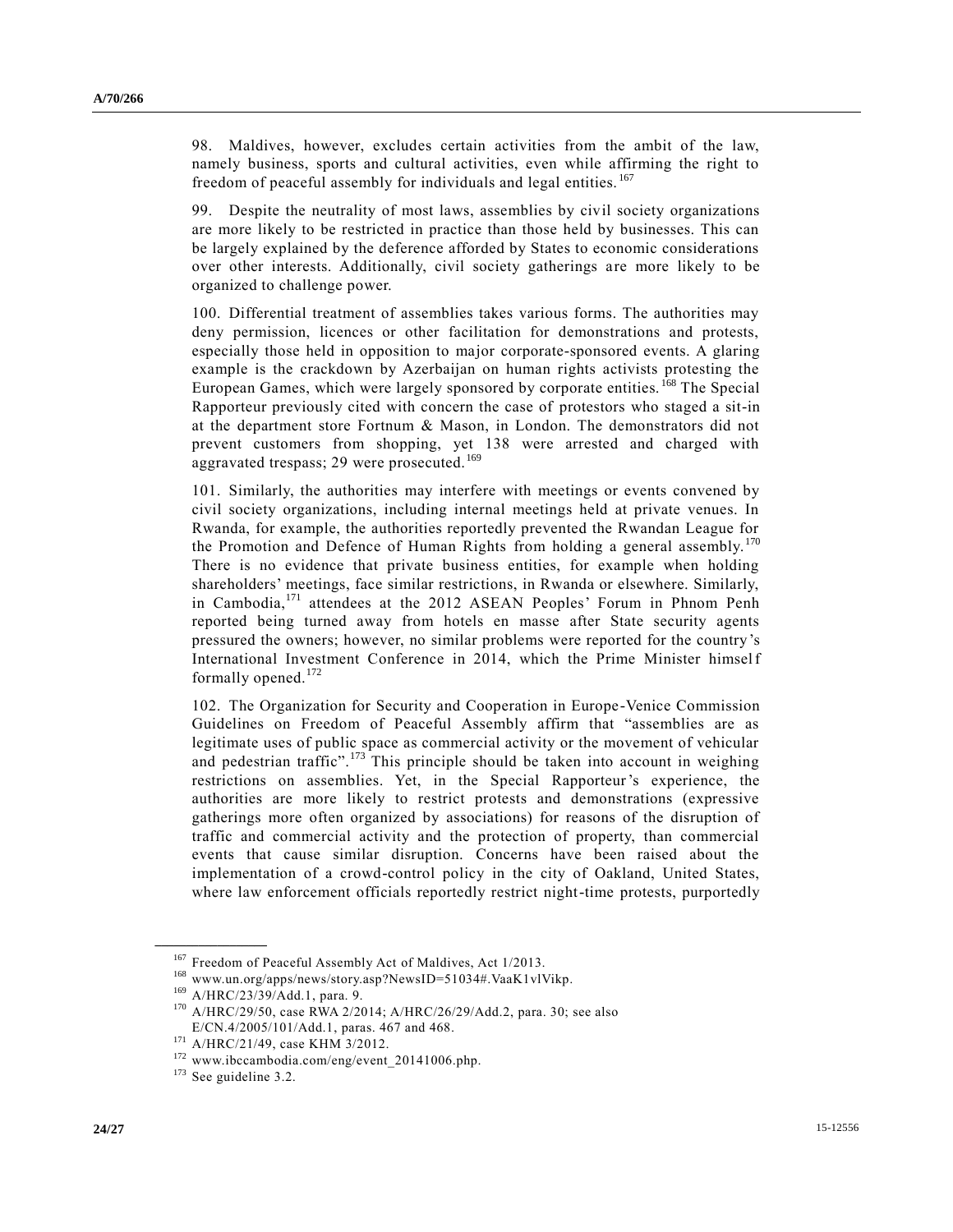to prevent violence and protect property from vandalism. <sup>174</sup> By contrast, a parade to celebrate a sports team victory received considerably more accommodation from the Oakland authorities.<sup>175</sup>

103. Similarly many States afford more protection to corporations engaged in natural resource exploitation than to groups peacefully protesting their activities. The shooting to death of over 30 miners in South Africa by police during a workers' strike is an egregious example of such preferential treatment. <sup>176</sup> Individuals and communities opposed to natural resource exploitation activities are labelled as "anti-development" and "enemies of the State" and portrayed as undermining States' efforts to promote economic growth and development. Their activities are criminalized and their claims disregarded, while corporations continue exploitation activities.<sup>177</sup>

104. The Special Rapporteur reiterates the legitimacy of expressive assemblies held by civil society organizations vis-à-vis corporate events, interests or property. A proper balancing of competing interests should be informed by objective criteria in accordance with international law.

### **VIII. Conclusions and recommendations**

105. **The Special Rapporteur has observed stark and significant differences in the treatment of businesses and of associations, particularly with regard to the respective environments in which they operate. States often go to great lengths to create the best possible environment for commercial activities. They rarely go so far for associations.**

106. **He believes that these differences are motivated more by politics than practicality. Economic and commercial interests are prized over what are perceived as non-economic activities. Consequently, the influence and opinions of industry take precedence in State policy over social justice and fundamental rights. This approach ignores the fact that a vibrant civil society is essential for sustainable economic development, and that businesses benefit from an empowered civil society sector.**

107. **Sectoral equity is not a difficult concept to adopt. It is simply a matter of political will. The Special Rapporteur is optimistic that States can change their perception of sectoral equity, primarily because businesses and associations have a strong convergence of interests. For both sectors, the rule of law is preferable to the rule of power. Predictability trumps disorder. Fairness is better than corruption. Stable, balanced environments are better for all sectors, whether they be multinational corporations, grass-roots activist groups or major international NGOs.**

108. **In this spirit, the Special Rapporteur calls upon States, multilateral organizations, businesses and other stakeholders to commit themselves to the** 

 $^{174}$ www.aclunc.org/blog/aclu-oakland-protest-curfew-let-people-march; see also www.aclunc.org/blog/aclu-responds-excessive-force-used-protesters.

<sup>175</sup> http://espn.go.com/nba/playoffs/2015/story/\_/id/13115607/golden-state-warriors-paradecelebrate-nba-title.

<sup>176</sup> [A/HRC/22/67](http://undocs.org/A/HRC/22/67) and Corrs.1 and 2, case ZAF 3/2012.

<sup>177</sup> [A/HRC/29/25,](http://undocs.org/A/HRC/29/25) paras. 42-47.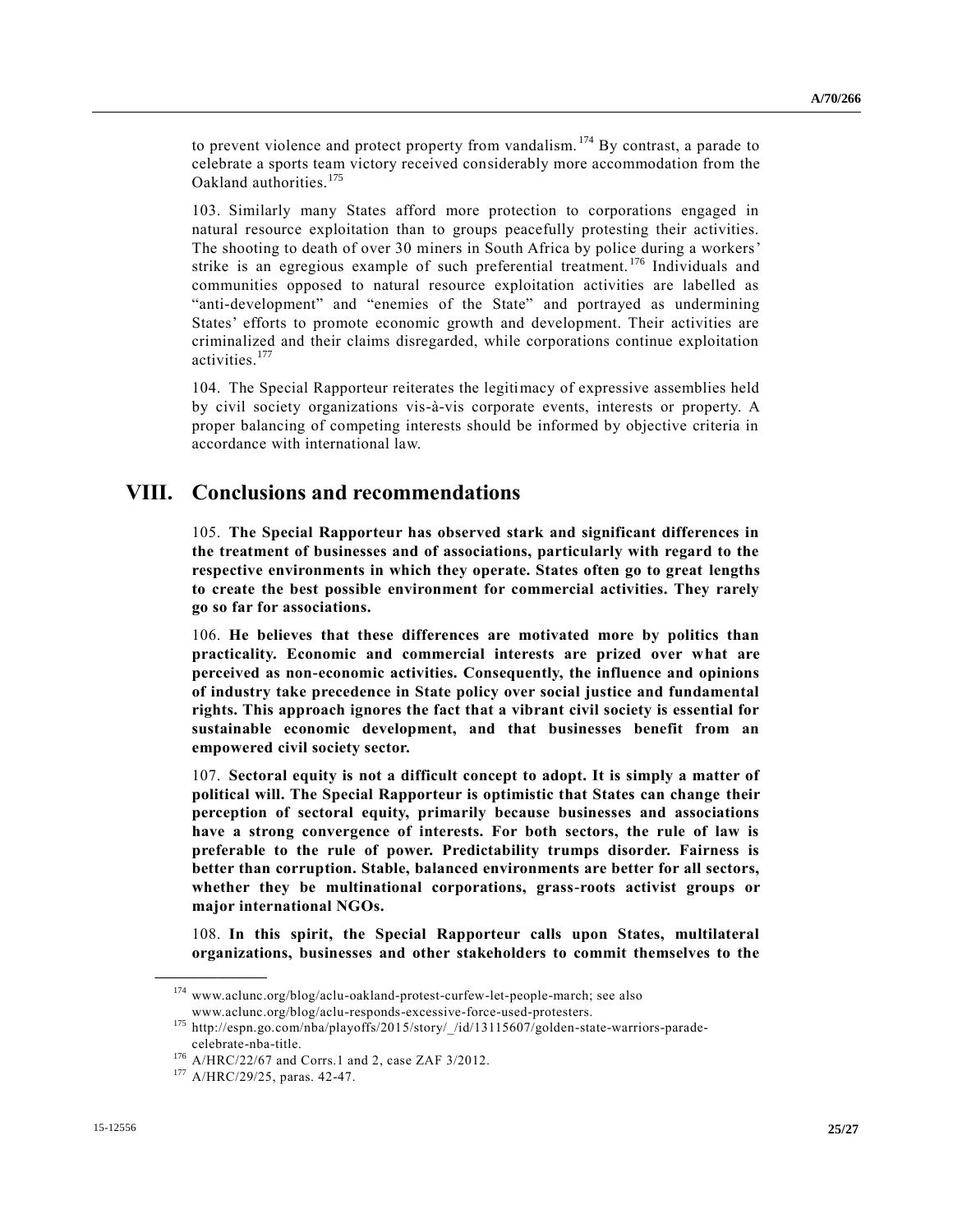**concept of sectoral equity and to create the best possible enabling environment for the existence and operation of associations, and the holding of peaceful assemblies by civil society. The Special Rapporteur proposes the following recommendations as steps towards realizing these goals.**

#### **States**

109. **The Special Rapporteur calls upon States:**

(a) **To ensure that businesses and associations are treated equitably by laws and practices regulating, inter alia, registration, dissolution, taxes, political activity and contributions, auditing and reporting, access to resources, including foreign financial resources, and peaceful assembly;**

(b) **To take positive measures to protect and facilitate the right to freedom of association, including by reducing accounting and oversight burdens for smaller associations, offering tax incentives for associations, creating "one-stop shops" and offering diplomatic assistance abroad for those in the civil society sector;**

(c) **To take positive measures to protect and facilitate the right to freedom of peaceful assembly, including by requiring at most a prior notification procedure, while allowing spontaneous assemblies, and ensuring access to public space, including public streets, roads and squares, for the holding of peaceful assemblies;**

(d) **To take proactive measures to increase civil society's access to power and participation in high-level decision-making processes, including during the consideration of new legislation and treaties, and particularly for social movements and grass-roots associations;**

(e) **To ensure that trade treaties incorporate respect for fundamental human rights, including the rights to freedom of peaceful assembly and of association, and particularly as these rights apply to trade unions;**

(f) **To treat the enjoyment of fundamental human rights, including to freedom of peaceful assembly and of association, as a national strategic interest warranting broadly the same attention, efforts and financing as other strategic national interests, such as national defence;**

(g) **To initiate and welcome regular dialogue and engagement with civil society to discuss issues of concern to them.**

#### **United Nations, other multilateral organizations and donors**

110. **The Special Rapporteur calls upon the United Nations, other multilateral organizations and donors specifically:**

(a) **To consider the concept of "sectoral equity" as critical to the enjoyment of the rights to freedom of peaceful assembly and of association, and enshrine that perspective in instruments designed to promote and protect fundamental rights;**